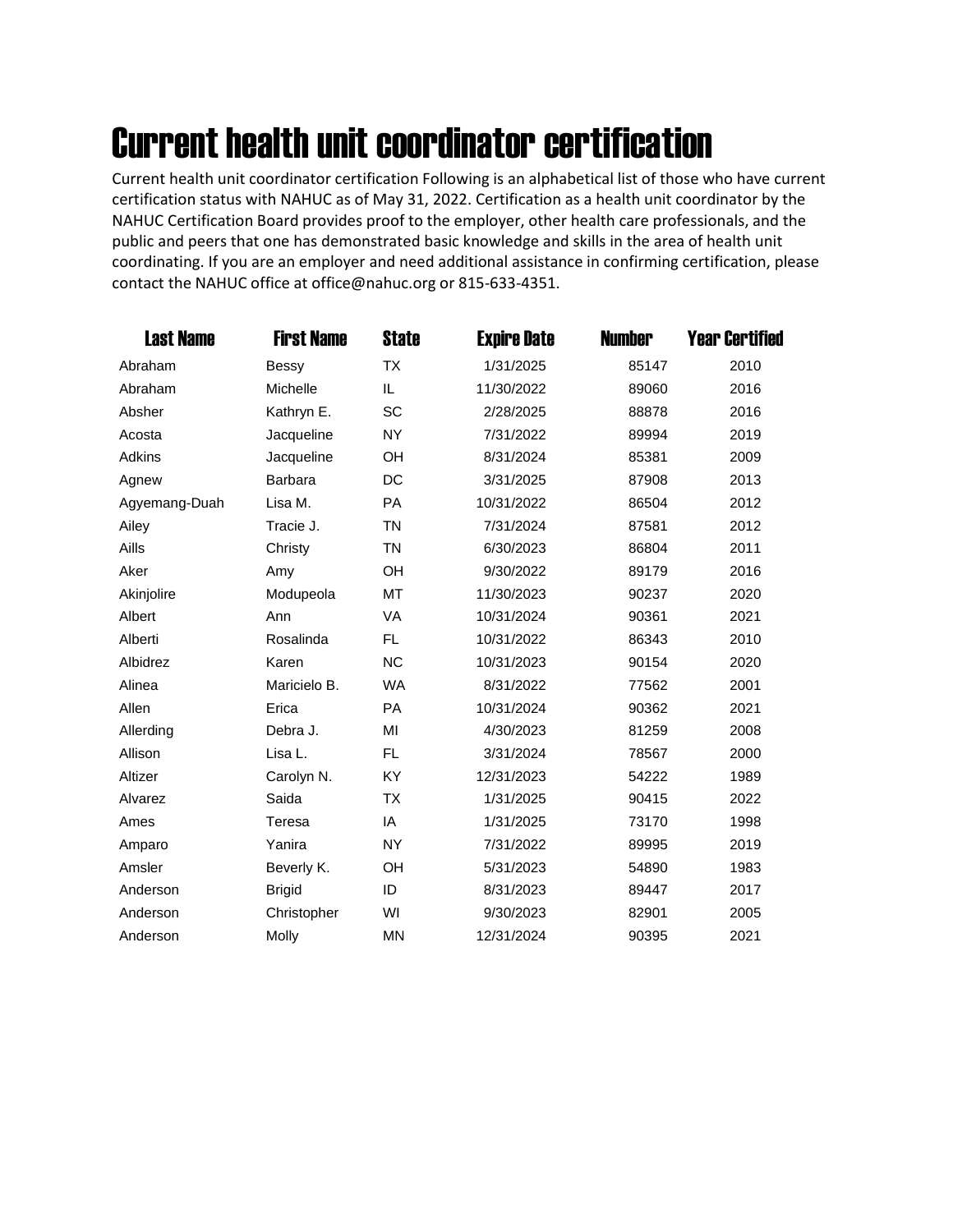| <b>Last Name</b>  | <b>First Name</b> | <b>State</b> | <b>Expire Date</b> | <b>Number</b> | <b>Year Certified</b> |
|-------------------|-------------------|--------------|--------------------|---------------|-----------------------|
| Anderson          | Ondraya           | <b>MN</b>    | 5/31/2024          | 88783         | 2015                  |
| Anderson          | Rhonda            | AR           | 5/31/2024          | 85151         | 2009                  |
| Andres            | Angeli            | <b>TX</b>    | 3/31/2025          | 90431         | 2022                  |
| Andrews           | Melissa           | <b>TX</b>    | 10/31/2022         | 88222         | 2013                  |
| Annotti           | Tammy             | ID           | 12/31/2024         | 87804         | 2012                  |
| Anthony           | Lauren            | FL           | 5/31/2025          | 90458         | 2022                  |
| Apostolico        | Margaret L.       | <b>NY</b>    | 7/31/2022          | 89996         | 2019                  |
| Aranaydo          | Mae U.            | ID           | 5/31/2024          | 88784         | 2015                  |
| Archibald-Moey    | Jade              | <b>MN</b>    | 5/31/2024          | 90276         | 2021                  |
| Arias             | Ramona Y.         | FL           | 9/30/2022          | 86286         | 2010                  |
| Armitstead        | Cheryl            | CA           | 5/31/2024          | 54229         | 1984                  |
| Armstrong         | Carol G.          | FL.          | 4/30/2025          | 87829         | 2013                  |
| Armstrong Odumang | Ivy               | <b>TX</b>    | 2/28/2024          | 88638         | 2015                  |
| Aronson           | Janet L.          | <b>MN</b>    | 6/30/2022          | 86010         | 2010                  |
| Arrington         | Latoya            | AR           | 7/31/2024          | 90560         | 2021                  |
| Artz              | Tonya M.          | OH           | 6/30/2023          | 82827         | 2008                  |
| Atkins            | <b>Brenda</b>     | FL.          | 10/31/2023         | 89037         | 2017                  |
| Atkins            | Dornett B.        | FL           | 1/31/2023          | 86544         | 2011                  |
| Attenberger       | Laura             | <b>MN</b>    | 2/28/2023          | 86595         | 2011                  |
| Aull              | Chiqui            | OH           | 8/31/2023          | 89817         | 2020                  |
| Avendano          | Halie M.          | SC           | 5/31/2024          | 87224         | 2012                  |
| Avery-Smith       | Thomasine         | OH           | 12/31/2022         | 56735         | 1984                  |
| Avillanoza        | <b>Marites</b>    | CA           | 2/28/2025          | 90410         | 2022                  |
| Ayres             | Sandra            | WI           | 8/31/2022          | 53573         | 1983                  |
| <b>Bachtle</b>    | Denise            | KS           | 4/30/2024          | 90236         | 2021                  |
| Baggett-Brooks    | Natasha B.        | <b>FL</b>    | 5/31/2023          | 86751         | 2011                  |
| Baiju             | Rajdai            | FL.          | 12/31/2024         | 89806         | 2018                  |
| <b>Bailey</b>     | Anjenette         | <b>NJ</b>    | 1/31/2025          | 89802         | 2019                  |
| <b>Bailey</b>     | Christina M.      | <b>FL</b>    | 10/31/2023         | 83711         | 2006                  |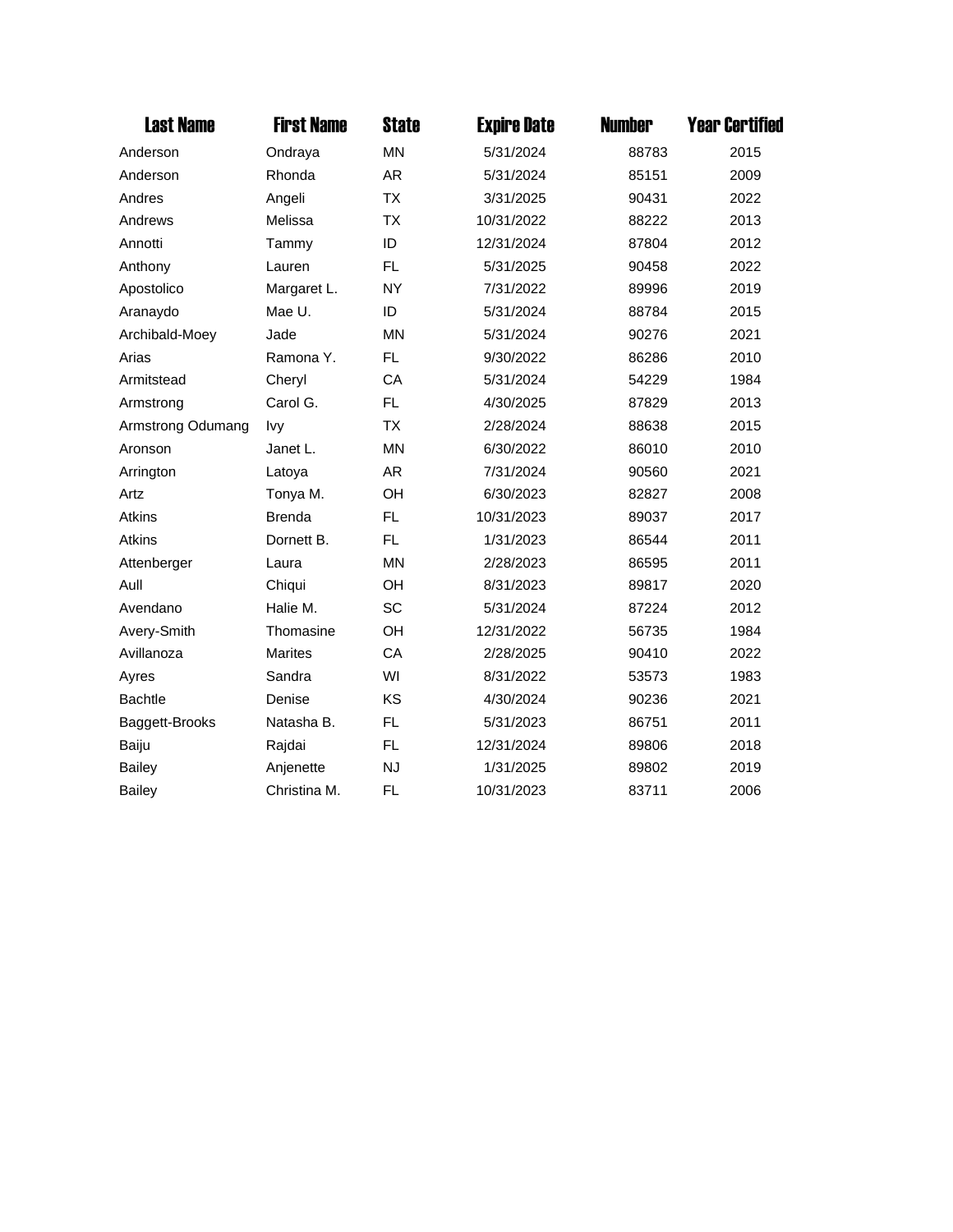| <b>Last Name</b>   | <b>First Name</b>   | <b>State</b> | <b>Expire Date</b> | <b>Number</b> | <b>Year Certified</b> |
|--------------------|---------------------|--------------|--------------------|---------------|-----------------------|
| <b>Bailey</b>      | Lisa                | <b>TX</b>    | 9/30/2024          | 88851         | 2015                  |
| <b>Bailey</b>      | Tina                | <b>NJ</b>    | 3/31/2023          | 90124         | 2020                  |
| Bain               | Helen               | <b>NY</b>    | 8/31/2024          | 83510         | 2006                  |
| <b>Baker</b>       | Angela              | OH           | 12/31/2023         | 90130         | 2020                  |
| <b>Baker</b>       | Kristen             | KY           | 10/31/2023         | 89886         | 2020                  |
| <b>Baker Davis</b> | Dinice              | GA           | 7/31/2022          | 86079         | 2010                  |
| <b>Ballou</b>      | Kimberly            | <b>WA</b>    | 7/31/2024          | 90336         | 2021                  |
| Barber             | Kelly J.            | WV           | 7/31/2023          | 78412         | 1999                  |
| Barcia             | Theresa             | <b>ND</b>    | 2/28/2025          | 90424         | 2022                  |
| Barger             | Alana               | AK           | 3/31/2024          | 90226         | 2021                  |
| Barna              | Cheri               | WI           | 11/30/2022         | 89990         | 2019                  |
| Barna              | Lonnie Marie        | <b>TX</b>    | 4/30/2024          | 88523         | 2015                  |
| <b>Barnes</b>      | Christina Marie     | VA           | 8/31/2024          | 86424         | 2010                  |
| <b>Barnes</b>      | Karen L.            | IL           | 6/30/2024          | 85260         | 2009                  |
| <b>Barnes</b>      | Rosalyn L.          | <b>TX</b>    | 8/31/2022          | 83501         | 2007                  |
| <b>Barringer</b>   | Suzanne             | <b>WA</b>    | 4/30/2025          | 85900         | 2010                  |
| <b>Barrow</b>      | Dianne              | FL.          | 8/31/2022          | 89971         | 2019                  |
| <b>Bartley</b>     | Nadine E.           | MA           | 1/31/2023          | 86508         | 2011                  |
| <b>Barwick</b>     | Toni                | OH           | 6/30/2024          | 87579         | 2015                  |
| <b>Bates</b>       | <b>Tara Shireen</b> | <b>WA</b>    | 2/28/2024          | 89648         | 2018                  |
| Bates-Cole         | Camela M.           | IN           | 4/30/2023          | 83445         | 2008                  |
| Bauman             | LeighAnn E.         | <b>WA</b>    | 3/31/2024          | 83326         | 2006                  |
| <b>BeachGandy</b>  | <b>Brittany</b>     | <b>NJ</b>    | 7/31/2024          | 90561         | 2021                  |
| <b>Beatty</b>      | Patrick             | FL           | 4/30/2025          | 89865         | 2019                  |
| <b>Becker</b>      | April               | <b>MN</b>    | 12/31/2023         | 89456         | 2017                  |
| Bell               | Tyra                | <b>WA</b>    | 2/28/2023          | 90109         | 2020                  |
| <b>Bell-Spence</b> | Camille A.          | <b>NJ</b>    | 5/31/2025          | 80526         | 2001                  |
| Belorge            | <b>Belina</b>       | FL           | 3/31/2023          | 90094         | 2020                  |
| <b>Bennett</b>     | Della               | ID           | 6/30/2023          | 89338         | 2017                  |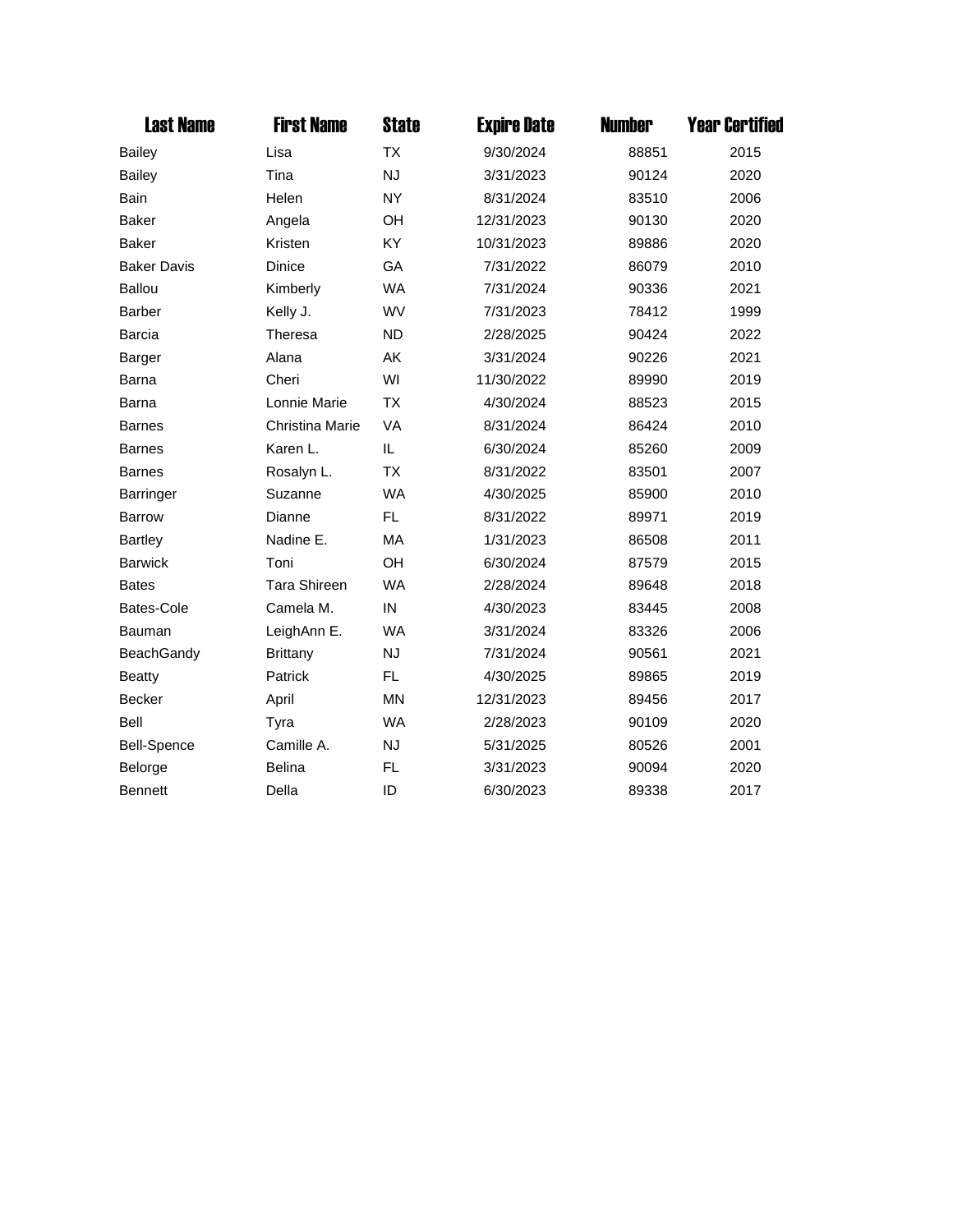| <b>Last Name</b> | <b>First Name</b> | <b>State</b> | <b>Expire Date</b> | <b>Number</b> | <b>Year Certified</b> |
|------------------|-------------------|--------------|--------------------|---------------|-----------------------|
| <b>Berfield</b>  | Sophia            | OH           | 7/31/2023          | 89952         | 2020                  |
| <b>Bernard</b>   | Vivian R.         | <b>TX</b>    | 10/31/2022         | 88223         | 2013                  |
| Bernat           | Sarah             | <b>NJ</b>    | 5/31/2025          | 90459         | 2022                  |
| <b>Blackwell</b> | Tamela            | <b>NJ</b>    | 2/28/2024          | 90269         | 2021                  |
| <b>Blaskey</b>   | Lorrie            | <b>TX</b>    | 2/28/2024          | 88586         | 2015                  |
| <b>Blige</b>     | Dianna            | GA           | 10/31/2022         | 86344         | 2010                  |
| Bohmann          | Lynne C.          | <b>NH</b>    | 5/31/2023          | 83947         | 2008                  |
| <b>Books</b>     | Rose Ellen        | <b>MN</b>    | 2/28/2024          | 70238         | 1997                  |
| Borshowsky       | Ann M.            | <b>NJ</b>    | 1/31/2025          | 89803         | 2019                  |
| <b>Boswell</b>   | Alecia            | OH           | 5/31/2024          | 89141         | 2018                  |
| Boyd             | Jo Nita           | <b>TX</b>    | 3/31/2023          | 86568         | 2011                  |
| <b>Bradley</b>   | Savannah          | <b>SC</b>    | 3/31/2025          | 88871         | 2016                  |
| <b>Brady</b>     | Karen             | CA           | 5/31/2025          | 81368         | 2007                  |
| <b>Braziel</b>   | Demitria          | <b>TX</b>    | 5/31/2024          | 90324         | 2021                  |
| <b>Brewer</b>    | Heather           | <b>NM</b>    | 1/31/2025          | 89858         | 2019                  |
| <b>Bridge</b>    | Donna M.          | <b>NY</b>    | 6/30/2024          | 82844         | 2006                  |
| <b>Bridwell</b>  | John              | ТX           | 11/30/2023         | 90238         | 2020                  |
| <b>Brown</b>     | Kimberly K.       | FL           | 6/30/2022          | 80742         | 2001                  |
| <b>Brown</b>     | Sara D.           | <b>MO</b>    | 11/30/2022         | 81025         | 2001                  |
| <b>Brown</b>     | Stephanie P.      | OH           | 12/31/2022         | 77140         | 1998                  |
| <b>Browne</b>    | Suzette S.        | <b>MD</b>    | 8/31/2022          | 86158         | 2010                  |
| <b>Buckley</b>   | Matthew           | MA           | 11/30/2022         | 90049         | 2019                  |
| <b>Burge</b>     | Sarah             | <b>TX</b>    | 2/28/2025          | 90425         | 2022                  |
| <b>Burks</b>     | Jill              | <b>NJ</b>    | 1/31/2023          | 89919         | 2020                  |
| <b>Burks</b>     | Laura             | VA           | 7/31/2023          | 62296         | 1991                  |
| <b>Burns</b>     | Stephanie         | <b>TX</b>    | 3/31/2024          | 90294         | 2021                  |
| <b>Busnardo</b>  | Lydianne          | <b>NJ</b>    | 11/30/2022         | 89259         | 2016                  |
| <b>Buss</b>      | Charito           | <b>WA</b>    | 5/31/2024          | 83390         | 2012                  |
| <b>Butler</b>    | Angie             | OH           | 5/31/2024          | 87490         | 2012                  |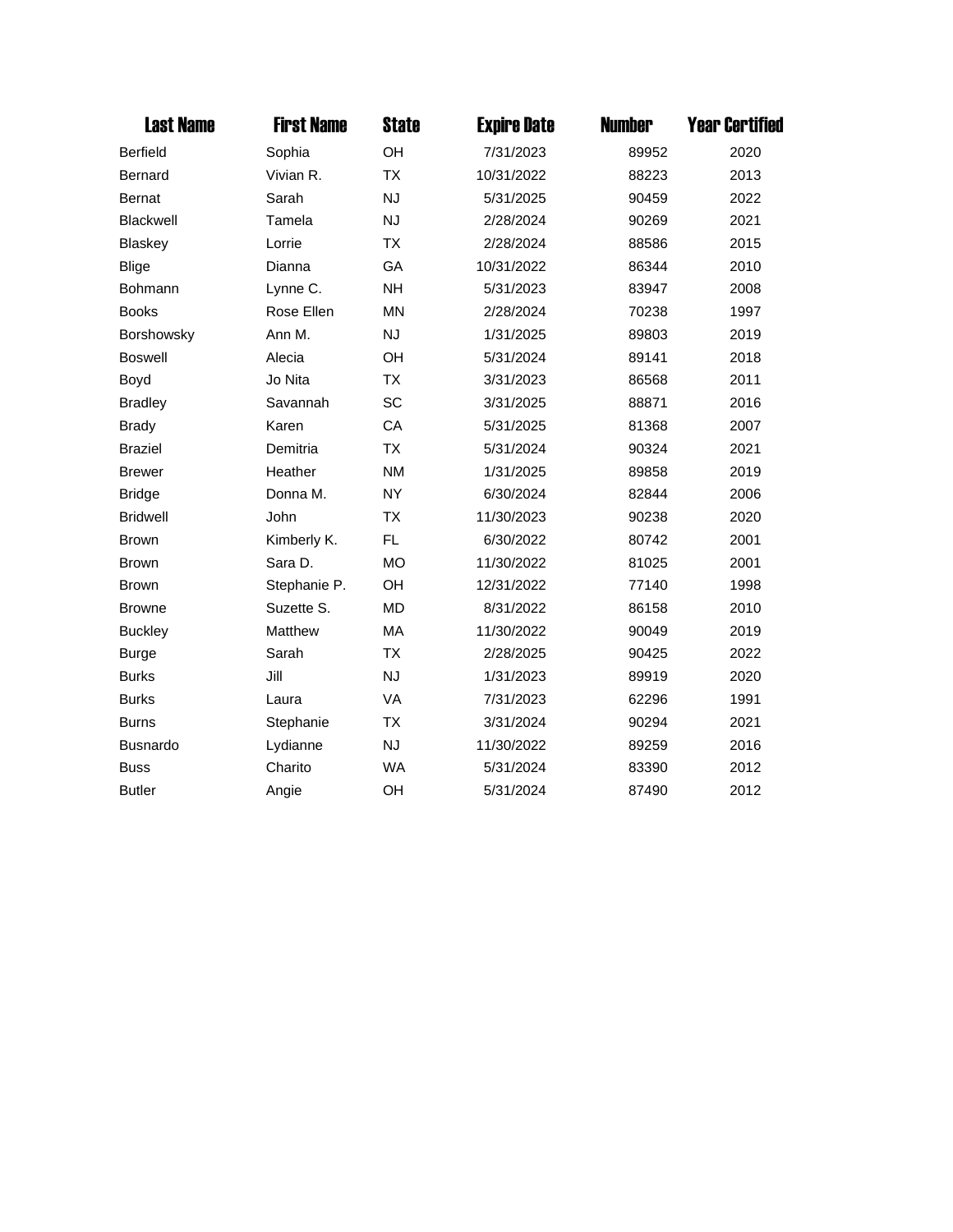| <b>Last Name</b> | <b>First Name</b> | <b>State</b> | <b>Expire Date</b> | <b>Number</b> | <b>Year Certified</b> |
|------------------|-------------------|--------------|--------------------|---------------|-----------------------|
| Camara           | Madeline          | MA           | 4/30/2024          | 54928         | 1989                  |
| Camitan          | Merdinia Beltran  | MI           | 3/31/2024          | 84691         | 2009                  |
| Camp             | Cynthia           | AR           | 3/31/2023          | 67146         | 1996                  |
| Caraluzzi        | Jean              | <b>NJ</b>    | 11/30/2023         | 86770         | 2011                  |
| Carpenter        | <b>Brenda</b>     | <b>NE</b>    | 1/31/2024          | 90234         | 2021                  |
| Carr             | Rozee             | <b>WA</b>    | 4/30/2023          | 86697         | 2011                  |
| Carroll          | Angela Christina  | SC           | 10/31/2024         | 87609         | 2012                  |
| Carter           | Fanchon           | <b>TX</b>    | 3/31/2023          | 88345         | 2014                  |
| Carter           | Linda A.          | <b>CT</b>    | 4/30/2024          | 89709         | 2018                  |
| Carter           | Vicki R.          | <b>ND</b>    | 6/30/2023          | 86809         | 2011                  |
| Carver           | Cindie            | ID           | 5/31/2025          | 87995         | 2013                  |
| Casaysayan       | Cheryl            | CA           | 8/31/2024          | 90290         | 2021                  |
| Cash             | Cynthia C.        | VA           | 3/31/2024          | 80641         | 2006                  |
| Cassidy          | <b>Busch</b>      | <b>MN</b>    | 10/31/2023         | 90220         | 2020                  |
| Catalan Peebler  | Delia             | <b>WA</b>    | 8/31/2022          | 82165         | 2004                  |
| Caulfield        | Teri Jo           | FL           | 7/31/2022          | 89152         | 2016                  |
| Causton          | Linda             | <b>NJ</b>    | 5/31/2025          | 85077         | 2010                  |
| Cevallos         | Freddy            | FL.          | 7/31/2024          | 90248         | 2021                  |
| Chacon           | Jeanette          | CA           | 5/31/2024          | 90325         | 2021                  |
| Chatman          | Florence          | <b>TX</b>    | 5/31/2024          | 70365         | 1997                  |
| Chestnut         | Valerie           | <b>NJ</b>    | 1/31/2025          | 89827         | 2019                  |
| Chott            | Victoria          | CA           | 5/31/2024          | 90326         | 2021                  |
| Christian        | Theresa           | WI           | 5/31/2023          | 90148         | 2020                  |
| Christiansen     | Diane             | <b>NE</b>    | 8/31/2022          | 53729         | 1989                  |
| Cintron          | Matthew           | <b>TX</b>    | 2/28/2024          | 90243         | 2021                  |
| Clark            | Gail              | ID           | 5/31/2024          | 90319         | 2021                  |
| Clark            | Harriet           | WI           | 6/30/2022          | 89937         | 2019                  |
| Clay             | Pamela M.         | <b>WA</b>    | 9/30/2024          | 88889         | 2015                  |
| Clegg            | Joyce Ann         | <b>NJ</b>    | 10/31/2023         | 89498         | 2017                  |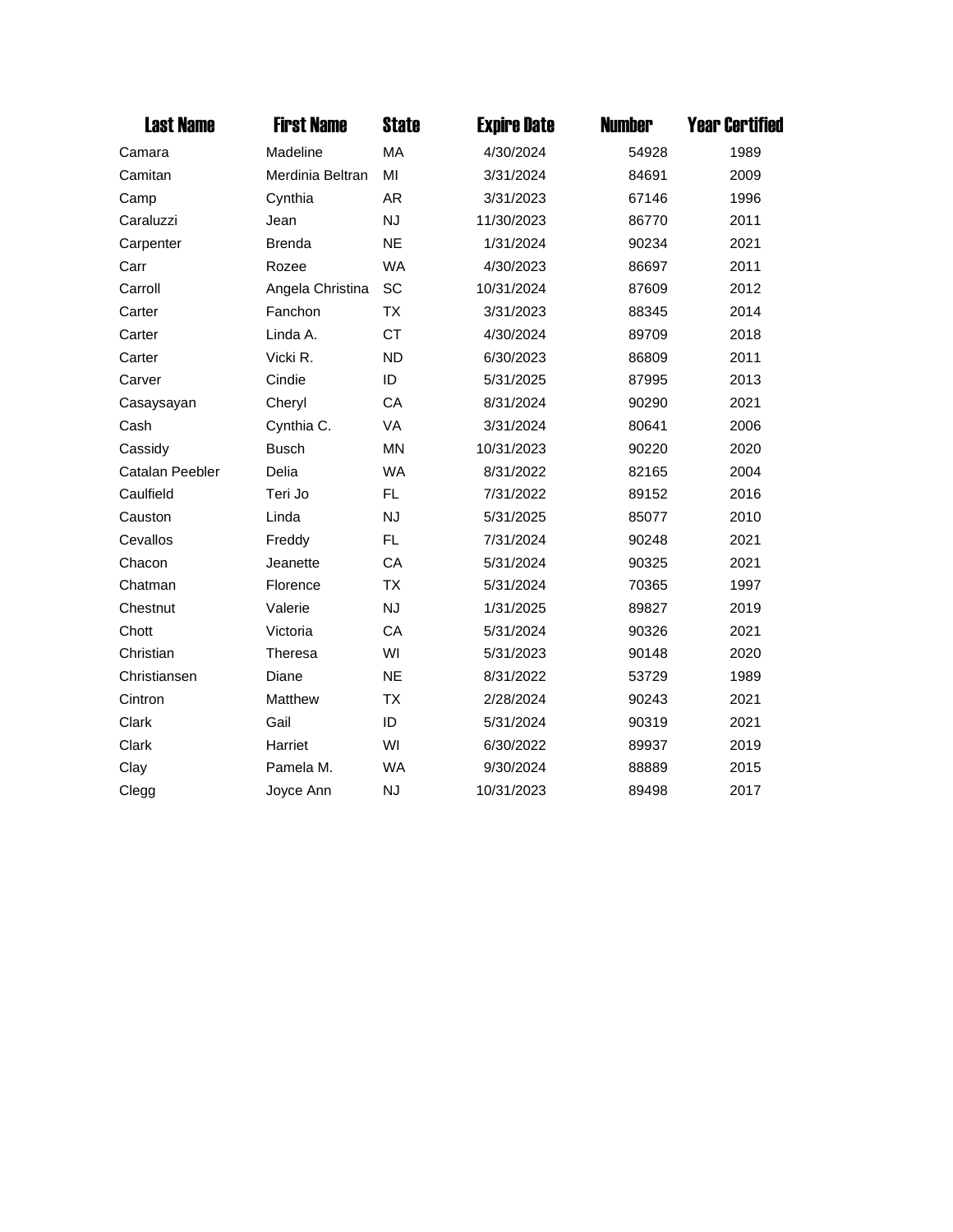| <b>Last Name</b>   | <b>First Name</b>  | <b>State</b> | <b>Expire Date</b> | <b>Number</b> | <b>Year Certified</b> |
|--------------------|--------------------|--------------|--------------------|---------------|-----------------------|
| Colburn Myrick     | Lakeisha           | <b>NJ</b>    | 5/31/2023          | 88441         | 2014                  |
| Cole               | Angela             | OH           | 9/30/2022          | 62027         | 1990                  |
| Cole               | Cindy              | <b>MN</b>    | 6/30/2023          | 62381         | 1991                  |
| Collins            | Laura G.           | <b>TN</b>    | 9/30/2024          | 87604         | 2012                  |
| Come               | <b>Betty Lynne</b> | AK           | 3/31/2023          | 64272         | 1992                  |
| Comfort            | Margaret Ann       | <b>CT</b>    | 8/31/2023          | 84728         | 2008                  |
| Conner             | Erin L.            | <b>TN</b>    | 12/31/2023         | 87194         | 2011                  |
| Coochyouma         | Lance Amos         | AZ           | 2/28/2024          | 87852         | 2015                  |
| Coopersmith-McCord | Pamela L.          | MI           | 5/31/2023          | 64284         | 1994                  |
| Corley-Tiggett     | Kevalyn            | <b>NJ</b>    | 8/31/2024          | 88855         | 2015                  |
| Corson             | Sharon             | OH           | 7/31/2022          | 85880         | 2010                  |
| Cossaboon          | Paul               | <b>NJ</b>    | 12/31/2023         | 89534         | 2017                  |
| Costin             | Priscilla J.       | <b>NM</b>    | 1/31/2024          | 53736         | 1983                  |
| Cote'              | Danita L.          | FL           | 7/31/2022          | 86082         | 2010                  |
| Coufal-Campbell    | Amanda             | <b>TX</b>    | 6/30/2022          | 89065         | 2016                  |
| Covello            | Regina M.          | <b>NJ</b>    | 1/31/2025          | 84016         | 2019                  |
| Cox                | Kathleen           | CA           | 8/31/2022          | 89980         | 2019                  |
| Craig              | Nancy L.           | <b>CT</b>    | 4/30/2024          | 87426         | 2012                  |
| Crawford           | Leslie             | WI           | 9/30/2022          | 89938         | 2019                  |
| Creacy             | Rhonda             | FL.          | 11/30/2023         | 88590         | 2014                  |
| Crites             | Barbara            | <b>WV</b>    | 7/31/2022          | 65449         | 1994                  |
| Cross              | Jeannie            | GA           | 9/30/2022          | 85757         | 2010                  |
| Crutchfield        | Lisa               | OH           | 5/31/2025          | 83002         | 2022                  |
| Cruz               | Rodolfo            | <b>TX</b>    | 12/31/2023         | 89453         | 2017                  |
| Cummings           | Robert A.          | FL           | 9/30/2022          | 81476         | 2010                  |
| Cyr                | Mary               | <b>NH</b>    | 5/31/2024          | 90327         | 2021                  |
| Czarnyszka         | Sadie              | AZ           | 1/31/2023          | 90038         | 2020                  |
| Daniels            | Emily              | <b>NJ</b>    | 7/31/2024          | 90562         | 2021                  |
| Daniels            | Robin L.           | ТX           | 7/31/2023          | 86892         | 2011                  |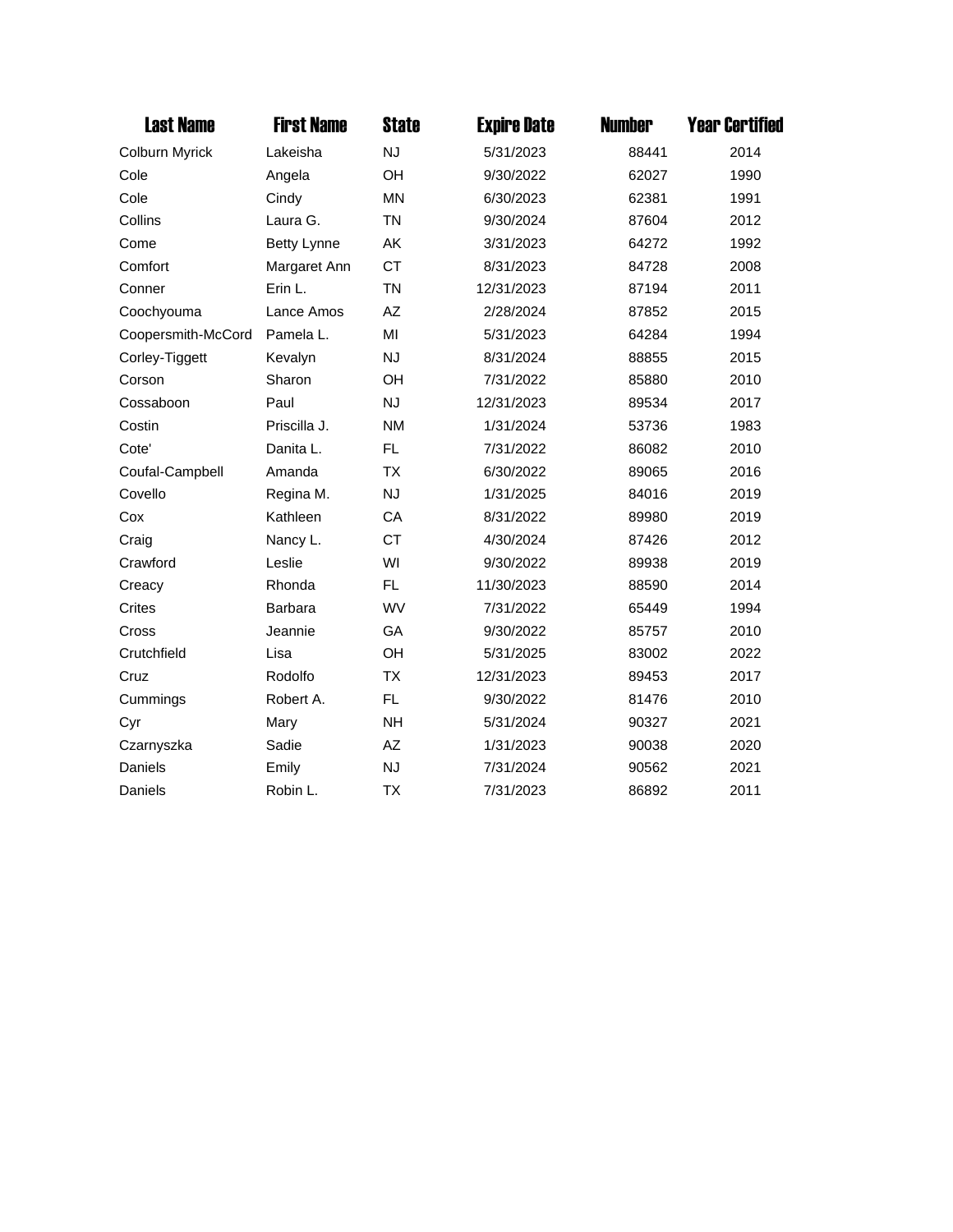| <b>Last Name</b> | <b>First Name</b> | <b>State</b> | <b>Expire Date</b> | <b>Number</b> | <b>Year Certified</b> |
|------------------|-------------------|--------------|--------------------|---------------|-----------------------|
| Davidson         | Shelley           | <b>MN</b>    | 2/28/2025          | 87890         | 2013                  |
| Davidson-Long    | Ezra              | <b>MN</b>    | 12/31/2022         | 90081         | 2019                  |
| Davis            | Cassandra         | CA           | 8/31/2024          | 89488         | 2021                  |
| De Abreu         | Cassandra         | ID           | 12/31/2024         | 87806         | 2012                  |
| De Guzman        | Ana Liza V.       | <b>WA</b>    | 5/31/2023          | 82640         | 2005                  |
| de Lima          | Izabel Maria      | MA           | 9/30/2023          | 87010         | 2011                  |
| Decesare         | Staci G.          | <b>NJ</b>    | 12/31/2022         | 89183         | 2016                  |
| Decker           | Lori              | <b>NY</b>    | 7/31/2023          | 63209         | 1989                  |
| Deedy Dazzi      | Deborah           | <b>CT</b>    | 4/30/2023          | 88238         | 2014                  |
| Deleon           | Cecilia           | <b>NY</b>    | 7/31/2022          | 89997         | 2019                  |
| Delgado          | Sandra            | VA           | 7/31/2024          | 90332         | 2021                  |
| DeMatteo         | Kelley L.         | <b>NJ</b>    | 1/31/2025          | 89805         | 2019                  |
| DeMello          | Kelly             | <b>CT</b>    | 8/31/2024          | 86381         | 2021                  |
| Denton           | Diana             | FL           | 1/31/2024          | 56216         | 1983                  |
| Deppa            | Leigh             | <b>MN</b>    | 4/30/2024          | 88761         | 2015                  |
| Dewart           | Jo Ann R.         | WI           | 11/30/2022         | 86341         | 2010                  |
| <b>DeWeese</b>   | Susan             | <b>TX</b>    | 2/28/2024          | 87287         | 2012                  |
| Dicairano        | Josephine         | <b>NJ</b>    | 1/31/2025          | 89790         | 2019                  |
| <b>Dickes</b>    | Amy               | <b>MN</b>    | 7/31/2024          | 88840         | 2015                  |
| Dipollina        | April             | <b>CT</b>    | 4/30/2024          | 70675         | 1987                  |
| Dixon            | Cynthia J.        | VA           | 11/30/2024         | 89663         | 2018                  |
| Dixon            | Darlene           | <b>MN</b>    | 3/31/2024          | 82682         | 2005                  |
| Dixon            | Virginia          | <b>TX</b>    | 3/31/2023          | 80944         | 2005                  |
| Dlugolecki       | Bonni S.          | <b>NY</b>    | 6/30/2022          | 86015         | 2010                  |
| Dockery          | Marilyn C.        | MA           | 9/30/2023          | 86994         | 2011                  |
| Dodge            | Deborah           | <b>NM</b>    | 3/31/2024          | 86984         | 2012                  |
| Doherty          | Angela Grace      | WI           | 12/31/2023         | 89484         | 2017                  |
| Doiron           | Sylvie R.         | <b>NH</b>    | 3/31/2023          | 81131         | 2001                  |
| Domingo          | Merlita Lim       | <b>FL</b>    | 1/31/2025          | 80482         | 2001                  |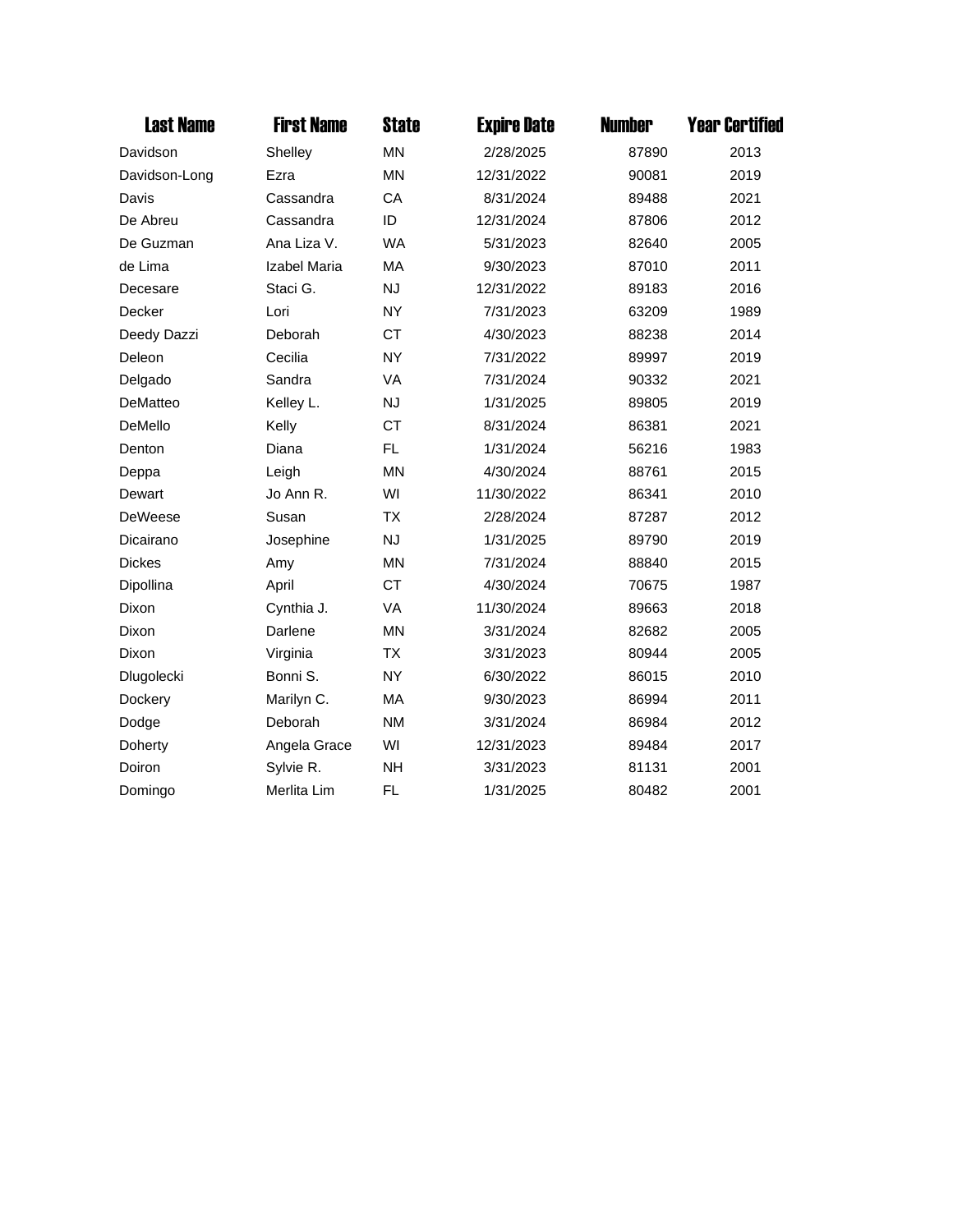| <b>Last Name</b> | <b>First Name</b> | <b>State</b> | <b>Expire Date</b> | <b>Number</b> | <b>Year Certified</b> |
|------------------|-------------------|--------------|--------------------|---------------|-----------------------|
| Dooley           | LaToya            | OH           | 3/31/2023          | 89887         | 2020                  |
| Dorman           | Kelly Lynn        | <b>MN</b>    | 6/30/2022          | 89985         | 2019                  |
| Douglass         | Mary H.           | FL           | 10/31/2022         | 54622         | 1993                  |
| Dover            | Ann G.            | <b>NC</b>    | 5/31/2024          | 80389         | 2000                  |
| Dowdell          | Georgina R.       | FL.          | 6/30/2022          | 78562         | 2001                  |
| Downes           | Cynthia T.        | <b>MD</b>    | 10/31/2022         | 55474         | 1992                  |
| Dozler           | Terry             | <b>NE</b>    | 4/30/2025          | 90435         | 2022                  |
| <b>Drake</b>     | Janice A.         | <b>NJ</b>    | 10/31/2022         | 75135         | 1998                  |
| Driver           | Sherry Ann        | <b>NJ</b>    | 1/31/2025          | 85689         | 2010                  |
| Drummond         | Barbara           | <b>NJ</b>    | 5/31/2024          | 90328         | 2021                  |
| <b>Dukes</b>     | Tanisha           | OH           | 10/31/2024         | 90363         | 2021                  |
| Dulgar           | Chelsey E.        | <b>TN</b>    | 6/30/2022          | 89130         | 2016                  |
| Dunaway Hall     | Lee-Ellen         | VA           | 1/31/2024          | 81097         | 2006                  |
| Duncan           | Darlene           | <b>CT</b>    | 3/31/2024          | 84410         | 2008                  |
| Dupree           | Valecia           | <b>TX</b>    | 6/30/2024          | 87133         | 2015                  |
| Durham           | Darlene           | <b>NJ</b>    | 5/31/2025          | 89118         | 2016                  |
| Duskin           | Kelly             | OH           | 9/30/2022          | 86225         | 2010                  |
| Eason            | Brenda A.         | SC           | 10/31/2024         | 53377         | 2012                  |
| Eason            | Rene              | FL.          | 8/31/2024          | 89811         | 2021                  |
| Eaton            | <b>Brendee</b>    | <b>WA</b>    | 11/30/2024         | 90358         | 2021                  |
| Edwards          | Staceyann         | MA           | 3/31/2023          | 90120         | 2020                  |
| Egan             | Elzbieta          | MA           | 11/30/2022         | 90058         | 2019                  |
| Ehle             | Leslie            | AZ           | 1/31/2025          | 87775         | 2013                  |
| Elder            | Rosie M.          | OK           | 1/31/2024          | 66246         | 1990                  |
| Elhermeel        | Eman              | Abu          | 3/31/2023          | 89594         | 2020                  |
| Eller            | Tracy A.          | <b>NJ</b>    | 4/30/2025          | 89084         | 2016                  |
| Elliott          | Jessica           | <b>NJ</b>    | 4/30/2024          | 90312         | 2021                  |
| Ellis            | Ayeshia           | <b>NJ</b>    | 8/31/2023          | 89448         | 2017                  |
| Ellson-Falle     | Kelly             | <b>WA</b>    | 4/30/2025          | 90377         | 2022                  |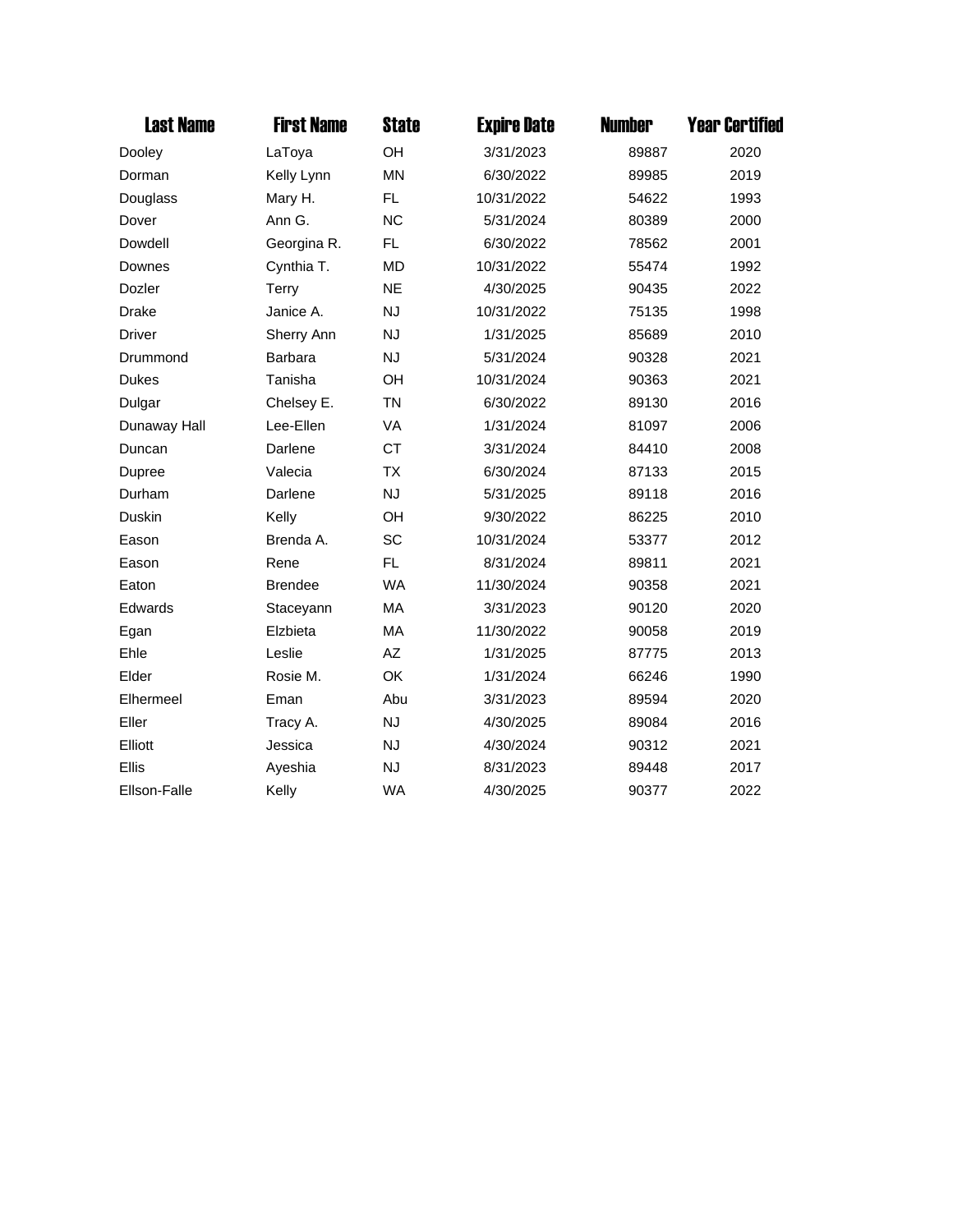| <b>Last Name</b> | <b>First Name</b> | <b>State</b> | <b>Expire Date</b> | <b>Number</b> | <b>Year Certified</b> |
|------------------|-------------------|--------------|--------------------|---------------|-----------------------|
| Elswick          | Patty             | <b>NC</b>    | 10/31/2023         | 89499         | 2017                  |
| Elzig            | Susan             | AK           | 3/31/2023          | 88370         | 2014                  |
| Epseland         | Kelsey            | <b>MN</b>    | 12/31/2022         | 90035         | 2019                  |
| Erbe             | Jane              | <b>NJ</b>    | 1/31/2023          | 54282         | 1987                  |
| Ernest, Jr.      | Richard F.        | MA           | 9/30/2023          | 86996         | 2011                  |
| Esparza          | Susan             | <b>TX</b>    | 1/31/2025          | 88952         | 2016                  |
| Espinoza         | Janie             | <b>TX</b>    | 7/31/2023          | 88519         | 2014                  |
| Estrada          | Erika             | CA           | 3/31/2023          | 90122         | 2020                  |
| Evans            | Kimberly A.       | <b>CT</b>    | 11/30/2024         | 83760         | 2006                  |
| Fahey            | Nancy F.          | KY           | 5/31/2023          | 54726         | 1985                  |
| Fajulugbe        | Serena            | <b>TX</b>    | 12/31/2023         | 89535         | 2017                  |
| Farrell          | Sandra            | MA           | 1/31/2023          | 86516         | 2011                  |
| Faulkner         | Jasmine           | <b>NM</b>    | 10/31/2023         | 90221         | 2020                  |
| Femino           | Emily A.          | MA           | 1/31/2024          | 88657         | 2015                  |
| Ferrer           | Melissa G.        | <b>TX</b>    | 11/30/2022         | 89250         | 2016                  |
| Figueroa         | Mariana           | <b>MN</b>    | 2/28/2024          | 90233         | 2021                  |
| Finley           | Julie             | <b>WY</b>    | 8/31/2024          | 85022         | 2014                  |
| Finley           | Margie A.         | GA           | 9/30/2022          | 53304         | 1991                  |
| Fisher           | Lois M.           | ID           | 6/30/2024          | 89437         | 2018                  |
| Fithian          | Caleb             | SC           | 12/31/2022         | 90082         | 2019                  |
| Fitzsimmons      | Joveda W.         | <b>TX</b>    | 12/31/2022         | 83784         | 2006                  |
| Fitzsimmons      | Kristen           | VA           | 9/30/2024          | 90353         | 2021                  |
| Flanigan         | Courtney          | CA           | 10/31/2022         | 88096         | 2013                  |
| Flattley         | Janet             | FL           | 11/30/2024         | 90373         | 2021                  |
| Fleurismond      | <b>Doris</b>      | <b>FL</b>    | 12/31/2022         | 90011         | 2019                  |
| Fleury           | Gennicia Ginny    | FL           | 3/31/2023          | 90095         | 2020                  |
| <b>Flores</b>    | Cecilia           | AZ           | 11/30/2024         | 90391         | 2021                  |
| Flournoy         | Charlene          | <b>AL</b>    | 1/31/2024          | 90114         | 2021                  |
| Fofana           | Fatima            | <b>MA</b>    | 7/31/2022          | 88108         | 2013                  |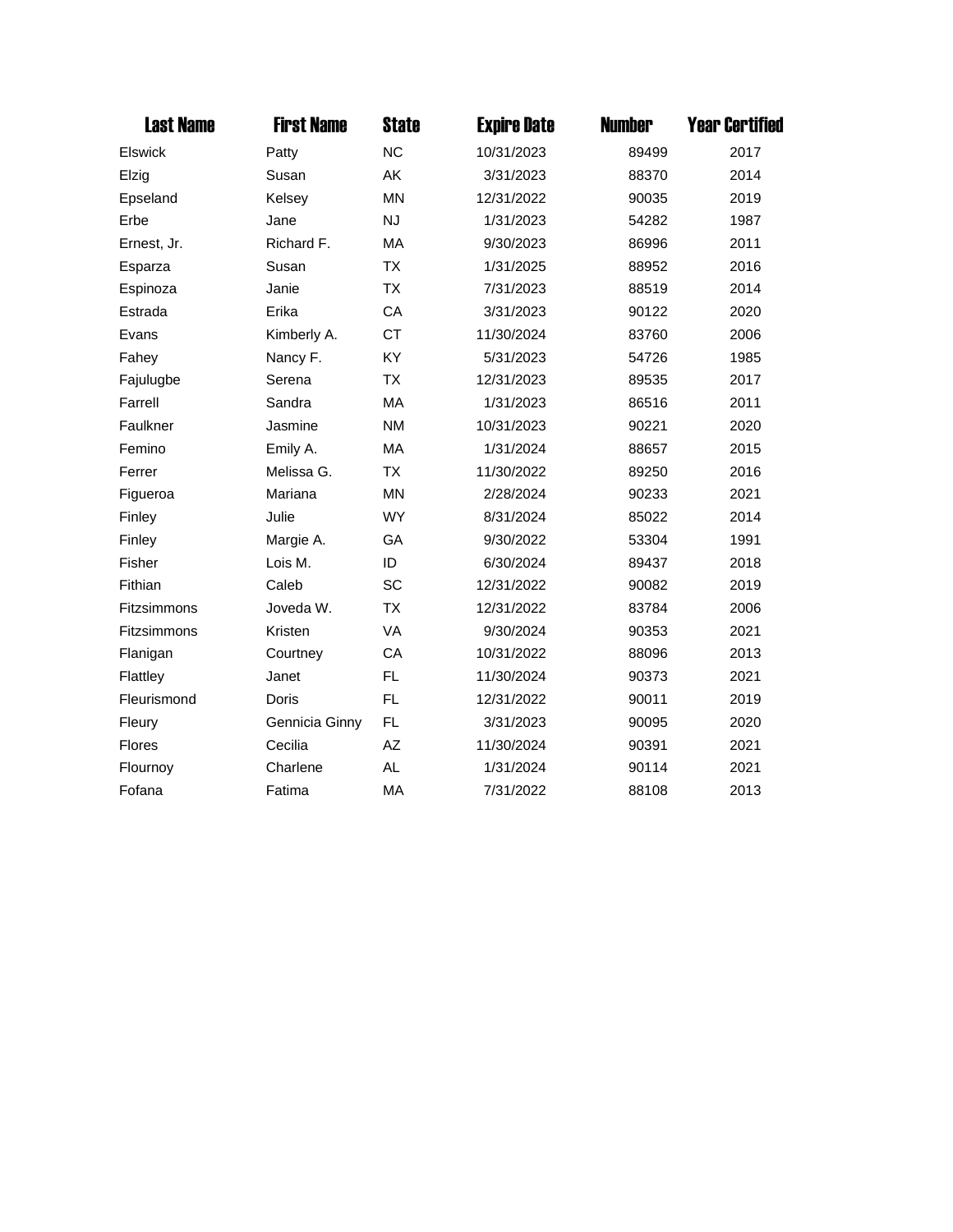| <b>Last Name</b>          | <b>First Name</b> | <b>State</b> | <b>Expire Date</b> | <b>Number</b> | <b>Year Certified</b> |
|---------------------------|-------------------|--------------|--------------------|---------------|-----------------------|
| Foree'-Odom               | Jahala B.         | OH           | 10/31/2022         | 59840         | 1990                  |
| Foreman                   | Debra             | <b>WA</b>    | 9/30/2022          | 88173         | 2013                  |
| Foster                    | Jenetta           | OH           | 12/31/2023         | 84880         | 2008                  |
| Foster                    | Star              | <b>OH</b>    | 6/30/2023          | 90161         | 2020                  |
| Fowler                    | Sandra            | CA           | 6/30/2023          | 88160         | 2014                  |
| Fox                       | Dianne M.         | <b>NJ</b>    | 12/31/2022         | 86478         | 2010                  |
| Fox                       | Melony            | <b>WA</b>    | 9/30/2023          | 90175         | 2020                  |
| Franklin                  | Sherry            | <b>AL</b>    | 7/31/2022          | 85622         | 2010                  |
| Frazier                   | Dorie             | <b>MN</b>    | 7/31/2022          | 89977         | 2019                  |
| Freeman                   | Beverly S.        | CO           | 11/30/2022         | 54557         | 1990                  |
| French                    | Marilyn Joy       | <b>CT</b>    | 6/30/2024          | 61318         | 1988                  |
| Fritsche                  | Joanne            | MI           | 11/30/2022         | 90048         | 2019                  |
| <b>Frizzelle Gonzalez</b> | Sherry            | <b>FL</b>    | 4/30/2024          | 90271         | 2021                  |
| Fuller                    | Patty             | <b>TN</b>    | 9/30/2023          | 90182         | 2020                  |
| Fulse                     | Luella L.         | <b>FL</b>    | 7/31/2024          | 81783         | 2009                  |
| Fulton                    | Trista            | <b>MN</b>    | 12/31/2022         | 90044         | 2019                  |
| Galaviz                   | Laura             | AZ           | 12/31/2022         | 90030         | 2019                  |
| Gallo                     | Cheryl            | <b>NJ</b>    | 8/31/2024          | 89763         | 2018                  |
| Garcia                    | Francis           | <b>FL</b>    | 1/31/2023          | 90089         | 2020                  |
| Garcia                    | Raquel            | <b>TX</b>    | 6/30/2022          | 89986         | 2019                  |
| Gardiner                  | Cynthia           | TX           | 5/31/2025          | 85832         | 2010                  |
| Garmoe                    | Sabine D.         | <b>TX</b>    | 10/31/2022         | 84143         | 2007                  |
| Garrett                   | Ashley            | VA           | 10/31/2024         | 90364         | 2021                  |
| Garron                    | Patti J.          | <b>NJ</b>    | 11/30/2023         | 88614         | 2014                  |
| Gary                      | Pamella           | <b>NM</b>    | 7/31/2024          | 87319         | 2012                  |
| Gasser                    | Lori K.           | WI           | 5/31/2024          | 54294         | 2006                  |
| Germain                   | Justine           | <b>FL</b>    | 1/31/2025          | 87844         | 2013                  |
| Gerrein                   | Angela            | KY           | 2/28/2024          | 55716         | 1996                  |
| Geyer                     | Jeannette L.      | <b>WA</b>    | 10/31/2024         | 81590         | 2003                  |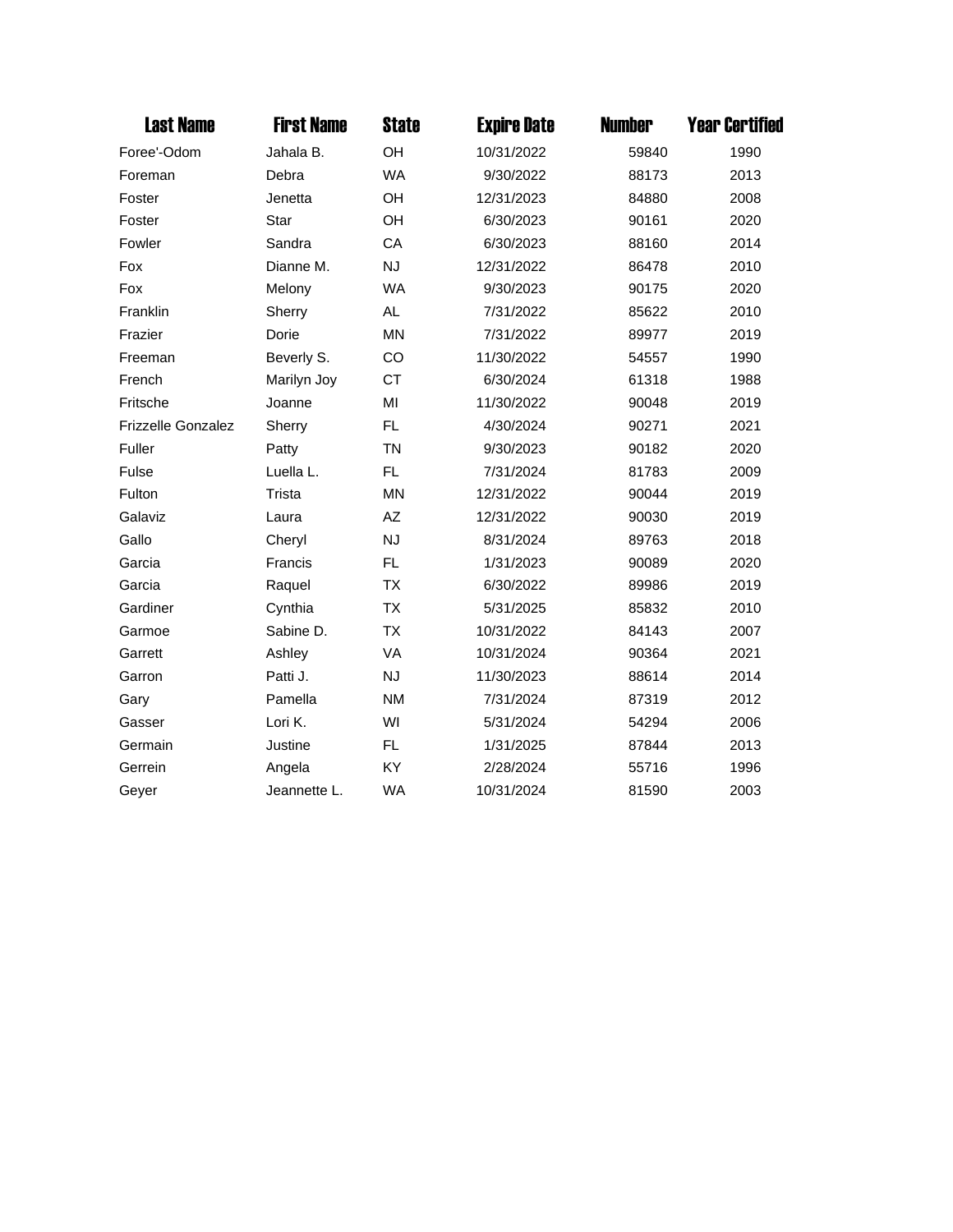| <b>Last Name</b> | <b>First Name</b>    | <b>State</b> | <b>Expire Date</b> | <b>Number</b> | <b>Year Certified</b> |
|------------------|----------------------|--------------|--------------------|---------------|-----------------------|
| Gibbs            | Judy                 | <b>NJ</b>    | 3/31/2024          | 90295         | 2021                  |
| Gibson           | Pandy Beth           | <b>WA</b>    | 12/31/2024         | 89808         | 2018                  |
| Gibson           | Sharon M.            | GA           | 10/31/2022         | 86356         | 2010                  |
| Gilbert          | Sharhonda            | <b>TX</b>    | 10/31/2024         | 90365         | 2021                  |
| Gill             | Erica                | MI           | 8/31/2024          | 89975         | 2021                  |
| Gipson           | Shannon              | <b>TX</b>    | 1/31/2023          | 88290         | 2014                  |
| Girardo          | Denise               | <b>NJ</b>    | 7/31/2023          | 88425         | 2014                  |
| Goebel           | Dorothy              | <b>MN</b>    | 5/31/2025          | 90460         | 2022                  |
| Goertz           | Patricia             | <b>TX</b>    | 10/31/2023         | 84812         | 2008                  |
| Goncalves        | Tatiana              | <b>MA</b>    | 1/31/2024          | 88660         | 2015                  |
| Gooden           | Narcissis            | <b>NJ</b>    | 11/30/2023         | 86489         | 2020                  |
| Goodwyn          | Sharon M.            | <b>TX</b>    | 1/31/2025          | 89821         | 2019                  |
| Gordon           | <b>Stacey</b>        | <b>VA</b>    | 7/31/2024          | 90563         | 2021                  |
| Gordonadams      | Rosemarie            | <b>NJ</b>    | 9/30/2024          | 90354         | 2021                  |
| Gray             | Jo Dorothy           | GA           | 9/30/2022          | 86050         | 2010                  |
| Grayson          | Dawn L.              | MA           | 8/31/2024          | 85390         | 2009                  |
| Green            | Amber                | AZ           | 12/31/2023         | 90228         | 2020                  |
| Green            | <b>Brenda Lanell</b> | <b>TX</b>    | 2/28/2025          | 81859         | 2004                  |
| Green            | Sandra Annett        | FL.          | 8/31/2022          | 86138         | 2016                  |
| Greenberg        | Teresa J.            | WI           | 5/31/2025          | 62698         | 1987                  |
| Greene           | Taeleigha            | <b>OH</b>    | 10/31/2023         | 90222         | 2020                  |
| Greenidge        | Maxine               | MA           | 1/31/2023          | 86517         | 2011                  |
| Griffin          | Amber                | <b>AL</b>    | 3/31/2023          | 90123         | 2020                  |
| Grimshaw         | Frances J.           | ID           | 7/31/2024          | 85334         | 2009                  |
| Gross            | Linda D.             | OH           | 9/30/2024          | 62710         | 1986                  |
| Guerra-Delgado   | Darilys              | FL.          | 3/31/2023          | 90096         | 2020                  |
| Guerrero         | <b>Natalie</b>       | <b>TX</b>    | 4/30/2025          | 90450         | 2022                  |
| Gust             | Tricia               | FL.          | 8/31/2022          | 81745         | 2004                  |
| Guzman           | Katherine            | MA           | 11/30/2022         | 90057         | 2019                  |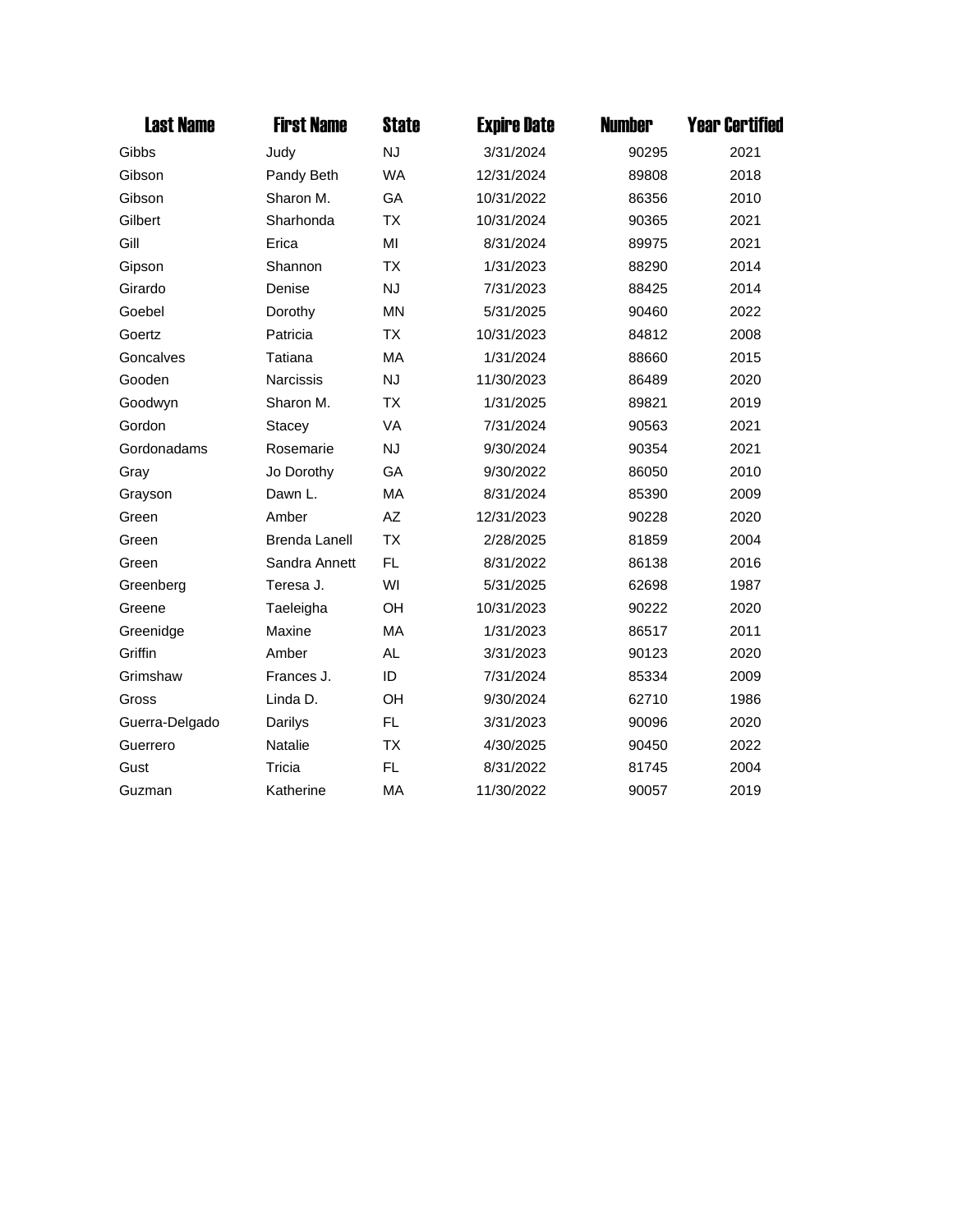| <b>Last Name</b> | <b>First Name</b> | <b>State</b> | <b>Expire Date</b> | <b>Number</b> | <b>Year Certified</b> |
|------------------|-------------------|--------------|--------------------|---------------|-----------------------|
| Hagan            | Felicia           | GA           | 8/31/2022          | 88125         | 2013                  |
| Haggerty         | Dale              | <b>TX</b>    | 3/31/2025          | 89044         | 2016                  |
| Halgren-Johnson  | Lori              | <b>MN</b>    | 5/31/2023          | 66573         | 1983                  |
| Hall             | Denise            | <b>TN</b>    | 11/30/2023         | 87167         | 2011                  |
| Ham              | <b>Beverly</b>    | <b>NC</b>    | 8/31/2023          | 81283         | 2002                  |
| Hamilton         | <b>Trinity</b>    | <b>OR</b>    | 1/31/2025          | 90416         | 2022                  |
| Hansen           | RaNell            | <b>ND</b>    | 10/31/2023         | 84813         | 2008                  |
| Hanson           | Cheryl            | WI           | 8/31/2023          | 56213         | 1987                  |
| Hardin           | Caroline          | MA           | 11/30/2022         | 90051         | 2019                  |
| Hargrove-Burton  | Letha             | OH           | 12/31/2022         | 89196         | 2019                  |
| Harlan           | Dave              | AZ           | 5/31/2024          | 70886         | 1997                  |
| Harris           | Gluchia           | OH           | 5/31/2024          | 89901         | 2021                  |
| <b>Harris</b>    | Janet             | <b>OH</b>    | 10/31/2022         | 89242         | 2016                  |
| Harris           | Tameika           | OH           | 4/30/2024          | 90032         | 2021                  |
| Harvey           | Kristen           | SC           | 11/30/2023         | 88615         | 2014                  |
| Harvey           | Pamela J.         | ID           | 4/30/2023          | 86701         | 2011                  |
| Hayden           | Jennifer          | MI           | 12/31/2024         | 88931         | 2015                  |
| Healy            | Geralyn J.        | <b>OH</b>    | 6/30/2024          | 87442         | 2012                  |
| Henning          | Paige             | <b>MN</b>    | 12/31/2022         | 90045         | 2019                  |
| Henry            | Linda E.          | MA           | 9/30/2023          | 87004         | 2011                  |
| Henson           | Franki Robin      | <b>TN</b>    | 9/30/2023          | 86954         | 2011                  |
| Heredia          | Ana               | MA           | 9/30/2024          | 90355         | 2021                  |
| Herman           | Jean M.           | <b>NJ</b>    | 9/30/2023          | 89455         | 2017                  |
| Herndon          | Laura             | <b>TX</b>    | 8/31/2022          | 90006         | 2019                  |
| <b>Hewitt</b>    | Terri S.          | <b>NJ</b>    | 8/31/2022          | 89188         | 2016                  |
| Hickle           | Mary Elizabeth    | OH           | 9/30/2023          | 86721         | 2011                  |
| <b>Hicks</b>     | Tandeka L.        | MA           | 1/31/2024          | 88661         | 2015                  |
| Hill             | Ronda             | AZ           | 4/30/2025          | 81220         | 2004                  |
| Hindman          | Polly M.          | SC           | 8/31/2024          | 85092         | 2009                  |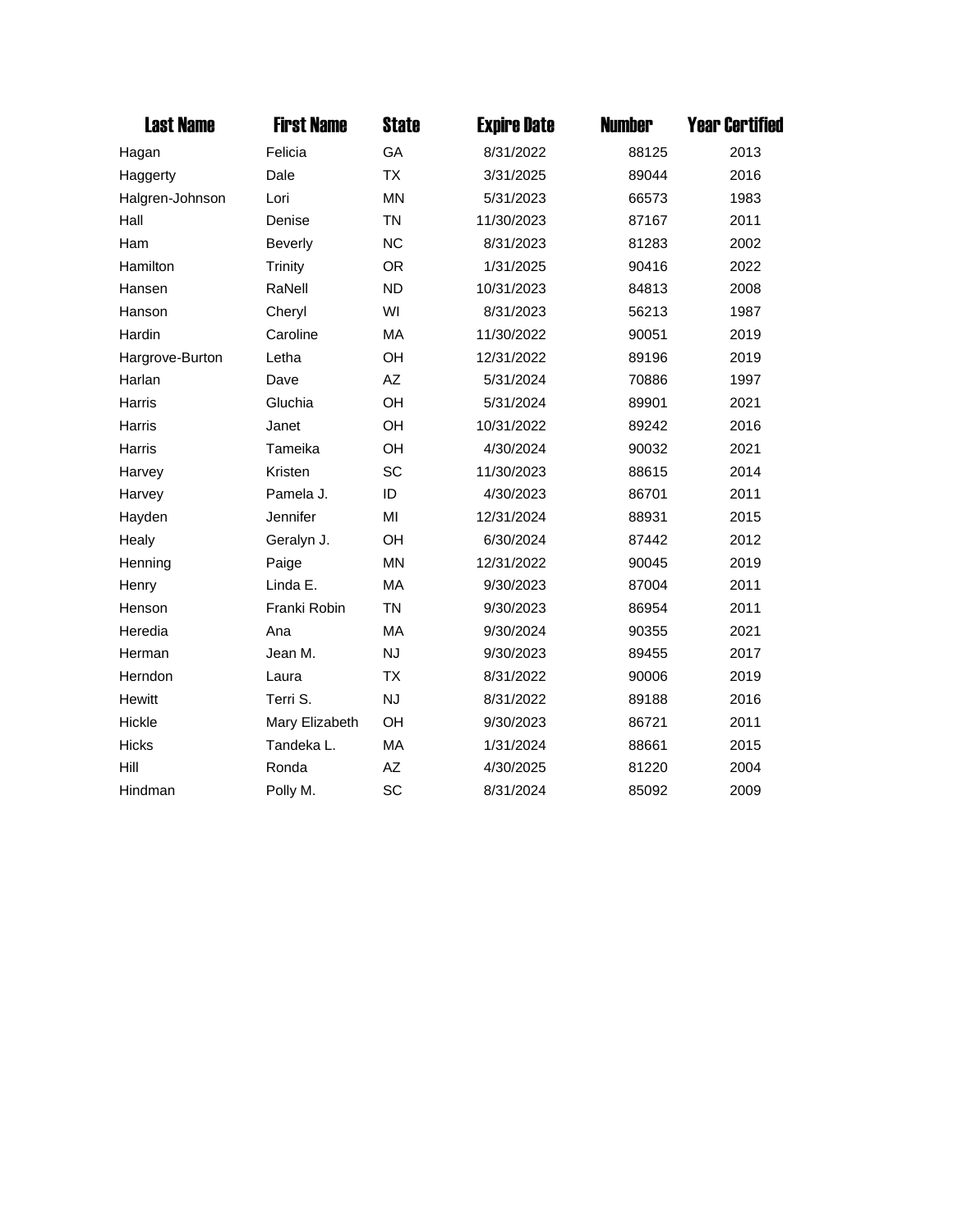| <b>Last Name</b> | <b>First Name</b>  | <b>State</b> | <b>Expire Date</b> | <b>Number</b> | <b>Year Certified</b> |
|------------------|--------------------|--------------|--------------------|---------------|-----------------------|
| Hinton           | Michelle           | <b>WA</b>    | 6/30/2024          | 84986         | 2009                  |
| Hisle            | Paulette           | OH           | 12/31/2022         | 82360         | 2007                  |
| Holland          | Cynthia Denise     | FL           | 11/30/2022         | 55235         | 1989                  |
| Holly            | Kim A.             | OK           | 4/30/2025          | 85090         | 2009                  |
| Holly            | Kimberly           | <b>WA</b>    | 11/30/2022         | 90064         | 2019                  |
| Holt             | Charlene           | OH           | 12/31/2023         | 84882         | 2008                  |
| Holzer           | Cheryl S.          | PA           | 11/30/2024         | 89799         | 2018                  |
| Horsley          | Denise             | AZ           | 6/30/2024          | 90299         | 2021                  |
| Houston          | Gloria J.          | GA           | 5/31/2024          | 70889         | 1997                  |
| Houston          | Mary Jean          | GA           | 8/31/2022          | 86162         | 2010                  |
| Howard           | Bethany            | <b>TN</b>    | 5/31/2025          | 88777         | 2019                  |
| Howard           | Maureen            | <b>FL</b>    | 1/31/2023          | 53474         | 1994                  |
| Howell           | Carlene            | FL.          | 10/31/2024         | 85744         | 2010                  |
| Howson           | Sonia              | MA           | 9/30/2023          | 87005         | 2011                  |
| Hudak-Lee        | Mary C.            | AR           | 8/31/2023          | 84679         | 2008                  |
| Hull             | April              | ID           | 3/31/2024          | 90267         | 2021                  |
| Humphrey         | Emena              | <b>TX</b>    | 3/31/2024          | 90270         | 2021                  |
| Hurd             | Stephanie          | <b>TX</b>    | 5/31/2025          | 90461         | 2022                  |
| Huskey           | <b>Frances</b>     | SC           | 11/30/2022         | 89260         | 2016                  |
| Huynh            | Karen              | DE           | 12/31/2024         | 90396         | 2021                  |
| <b>Hying</b>     | Cindy              | WI           | 3/31/2023          | 62869         | 1989                  |
| Igbo-Nwoke       | Chichi             | FL.          | 11/30/2024         | 88904         | 2015                  |
| Igwacho          | Julia              | <b>MD</b>    | 9/30/2024          | 90342         | 2021                  |
| Inges            | Rozina             | <b>NC</b>    | 8/31/2024          | 88555         | 2015                  |
| Jacobson         | Cindy              | WI           | 1/31/2024          | 90235         | 2021                  |
| Jamison          | Earlise G.         | SC           | 6/30/2023          | 61456         | 1991                  |
| Janasiak         | <b>Brooke Dale</b> | <b>NJ</b>    | 6/30/2022          | 88057         | 2013                  |
| Jangel           | Tina M.            | <b>TX</b>    | 7/31/2023          | 66563         | 1983                  |
| Jauregui         | Nicole             | WI           | 4/30/2025          | 90434         | 2022                  |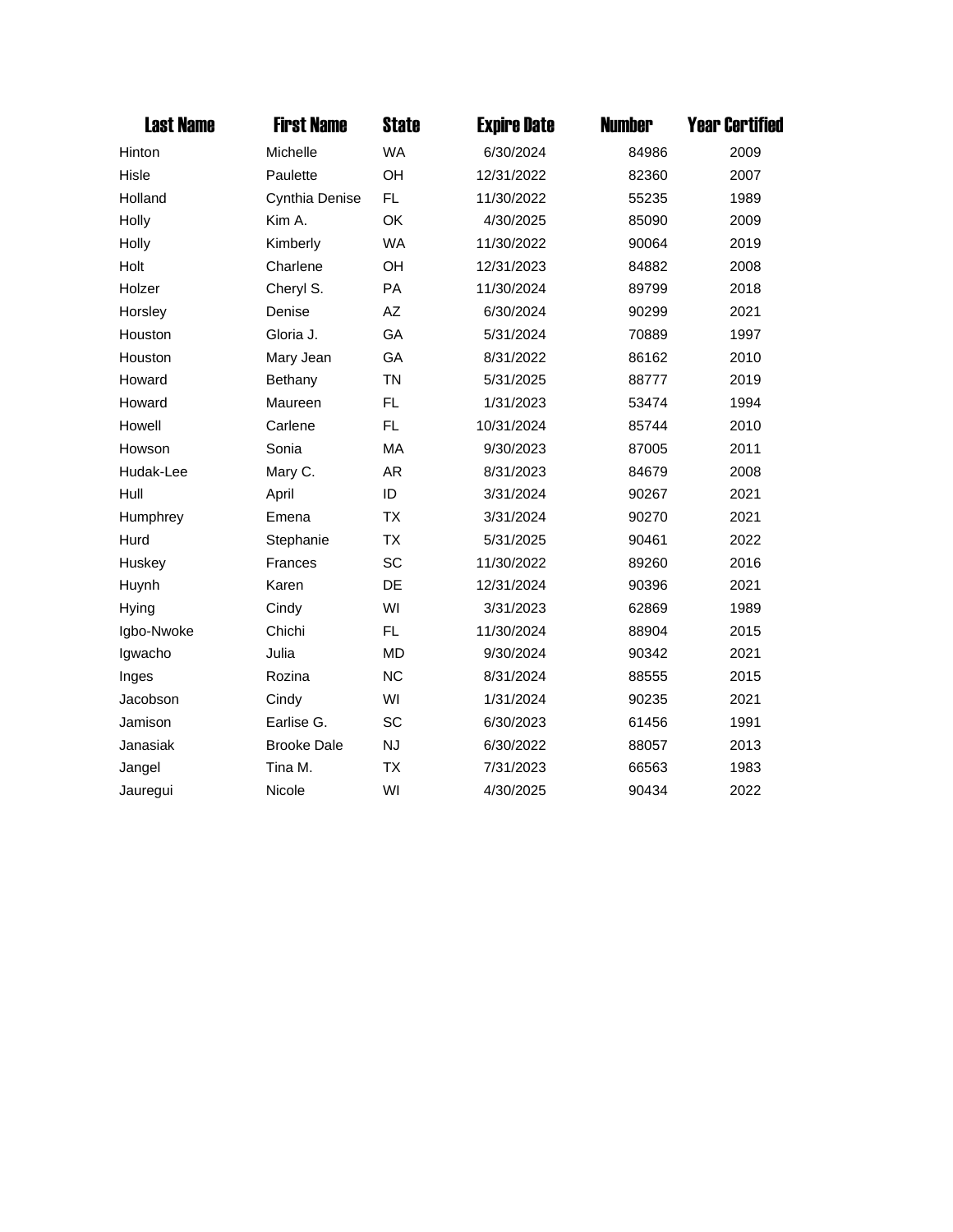| <b>Last Name</b> | <b>First Name</b> | <b>State</b> | <b>Expire Date</b> | <b>Number</b> | <b>Year Certified</b> |
|------------------|-------------------|--------------|--------------------|---------------|-----------------------|
| Jean             | Guyderlee         | FL.          | 3/31/2023          | 90097         | 2020                  |
| Jean-Baptiste    | Geraldine         | FL.          | 3/31/2023          | 90098         | 2020                  |
| Jewell           | Tabatha           | MI           | 10/31/2024         | 90366         | 2021                  |
| John             | Saramma           | <b>TX</b>    | 3/31/2023          | 85176         | 2010                  |
| Johnson          | Elisabeth         | <b>MN</b>    | 5/31/2023          | 90126         | 2020                  |
| Johnson          | Irma              | FL.          | 4/30/2024          | 90301         | 2021                  |
| Johnson          | Jennifer J.       | <b>MN</b>    | 5/31/2025          | 89966         | 2019                  |
| Johnson          | Joanne W.         | DE           | 8/31/2022          | 80916         | 2001                  |
| Johnson          | Michelle          | <b>TX</b>    | 8/31/2024          | 90566         | 2021                  |
| Johnson          | Patricia Lynn     | <b>TX</b>    | 2/28/2024          | 87295         | 2012                  |
| Johnson          | Rhonda L.         | <b>VA</b>    | 8/31/2024          | 89775         | 2018                  |
| Johnson          | Shalixa           | MA           | 3/31/2024          | 89682         | 2018                  |
| Johnson-Bush     | Kiwonna           | <b>VA</b>    | 8/31/2024          | 89759         | 2018                  |
| Jones            | <b>Bianca</b>     | MI           | 4/30/2024          | 90277         | 2021                  |
| Jones            | Chelsea           | OH           | 6/30/2023          | 90163         | 2020                  |
| Jones            | Luana             | <b>NJ</b>    | 5/31/2025          | 90462         | 2022                  |
| Jones            | Tatjana           | OH           | 10/31/2023         | 90223         | 2020                  |
| Jones            | Tiffany           | <b>TX</b>    | 3/31/2025          | 90378         | 2022                  |
| Jules            | Kayla             | FL.          | 3/31/2023          | 90099         | 2020                  |
| Kalman           | Jennifer A.       | CA           | 6/30/2024          | 80437         | 2000                  |
| Kapchinski       | Nancy I.          | <b>TX</b>    | 5/31/2024          | 89527         | 2018                  |
| Kasberger        | Kelly             | <b>WA</b>    | 3/31/2024          | 87409         | 2012                  |
| Kelley           | Michael P.        | MA           | 1/31/2023          | 86521         | 2011                  |
| Kellogg          | Leanecia          | OH           | 9/30/2023          | 86956         | 2011                  |
| Kelly            | Kristine          | <b>OR</b>    | 10/31/2023         | 90201         | 2020                  |
| Kelly            | Shana R.          | <b>MN</b>    | 9/30/2024          | 87657         | 2012                  |
| Kenmir           | Teresa            | <b>MN</b>    | 3/31/2024          | 90296         | 2021                  |
| Kennedy          | Barbara A.        | <b>NJ</b>    | 1/31/2025          | 88932         | 2019                  |
| Kennedy          | Constance         | <b>MS</b>    | 12/31/2022         | 62945         | 1991                  |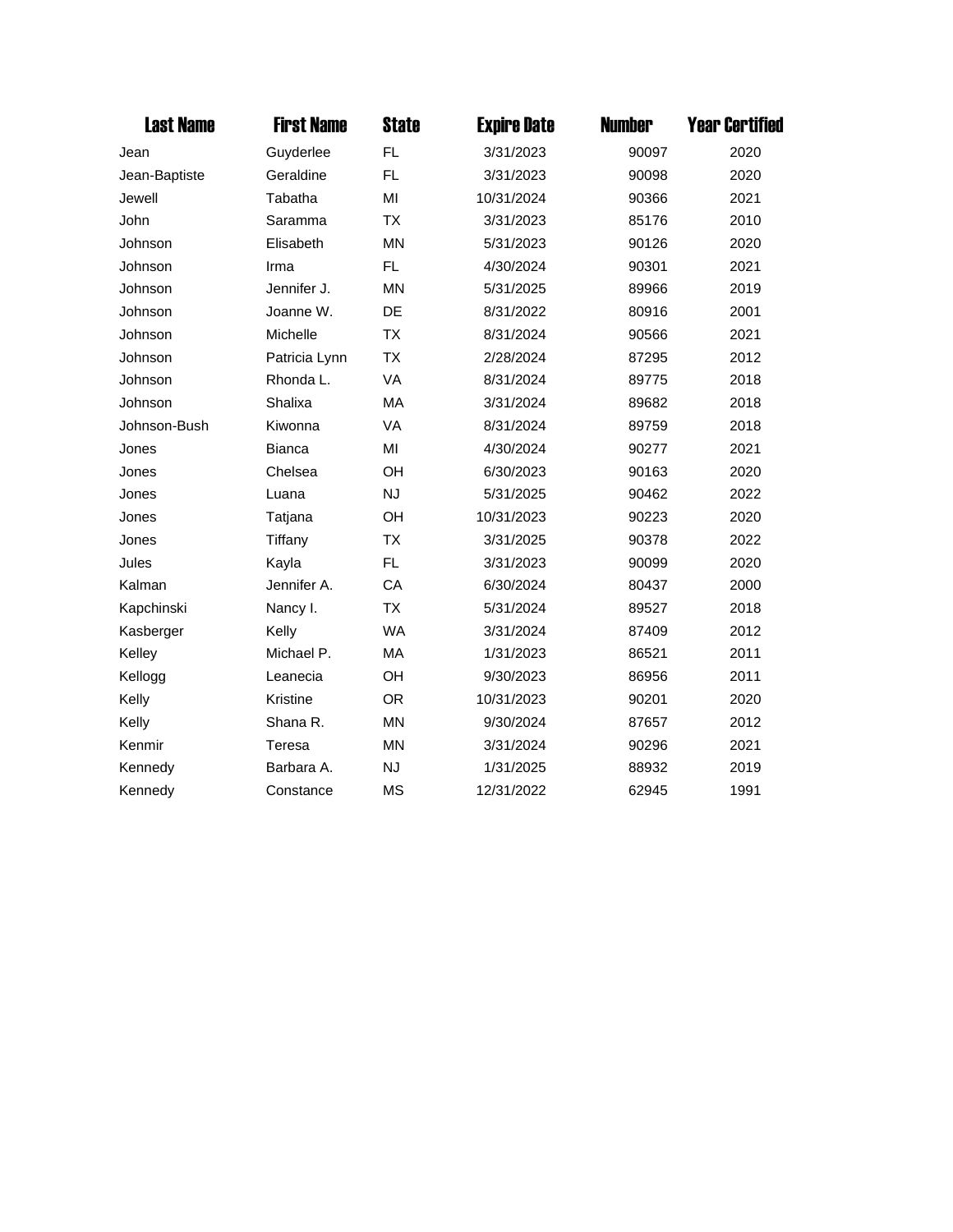| <b>Last Name</b> | <b>First Name</b> | <b>State</b> | <b>Expire Date</b> | <b>Number</b> | <b>Year Certified</b> |
|------------------|-------------------|--------------|--------------------|---------------|-----------------------|
| Kennedy          | Sueann            | <b>CT</b>    | 5/31/2024          | 89530         | 2018                  |
| Khera            | Laura A.          | <b>NJ</b>    | 1/31/2025          | 89810         | 2019                  |
| King             | Judy              | <b>TX</b>    | 7/31/2024          | 90278         | 2021                  |
| King             | Lori E.           | GA           | 6/30/2025          | 84119         | 2007                  |
| Kinkade          | Alisa             | OH           | 9/30/2023          | 84721         | 2008                  |
| <b>Kirk</b>      | Kathy             | <b>TX</b>    | 4/30/2023          | 88386         | 2014                  |
| Kirksey          | Eremenese         | <b>TX</b>    | 9/30/2023          | 57779         | 1992                  |
| Kistler          | Loxie             | OH           | 2/28/2024          | 69500         | 1996                  |
| Klauer           | Patricia          | MA           | 8/31/2024          | 85393         | 2009                  |
| Knauss           | Marianne          | FL           | 12/31/2022         | 86396         | 2010                  |
| Knight           | Leslie Renee      | <b>NJ</b>    | 5/31/2023          | 88383         | 2014                  |
| Knight           | Marcia B.         | <b>NC</b>    | 4/30/2023          | 82574         | 2005                  |
| Koeppe           | Elise             | OH           | 10/31/2022         | 86214         | 2010                  |
| Kolis            | Kellie            | <b>NJ</b>    | 8/31/2023          | 84733         | 2008                  |
| Korn             | Jane              | WI           | 1/31/2023          | 53785         | 1987                  |
| Kubo             | Kiyomi            | FL           | 3/31/2024          | 88737         | 2015                  |
| Kumar            | Usha              | <b>TX</b>    | 1/31/2025          | 85146         | 2010                  |
| Kunstmann        | Carol L.          | WI           | 1/31/2023          | 82408         | 2005                  |
| Kuruvilla        | Chinnamma         | <b>TX</b>    | 4/30/2025          | 85802         | 2010                  |
| Kurz             | Linda             | <b>NY</b>    | 6/30/2024          | 90323         | 2021                  |
| Kwap             | Darlene           | <b>NJ</b>    | 8/31/2022          | 88126         | 2013                  |
| Kyles-Banks      | Flecia            | <b>MN</b>    | 2/28/2023          | 82434         | 2005                  |
| Lacy             | Lori L.           | AK           | 6/30/2024          | 87553         | 2012                  |
| LaGrange         | <b>Brenda</b>     | CA           | 11/30/2022         | 61528         | 1988                  |
| Lambert Tyrseck  | Christina M.      | <b>CT</b>    | 10/31/2023         | 84814         | 2008                  |
| Lance            | Brittany          | <b>PA</b>    | 8/31/2024          | 90567         | 2021                  |
| Landfried        | Olivia            | OH           | 10/31/2024         | 90367         | 2021                  |
| Landrum          | Gabrielle         | <b>MN</b>    | 12/31/2022         | 90046         | 2019                  |
| Langseth         | Lindsay M.        | <b>WA</b>    | 10/31/2022         | 86362         | 2010                  |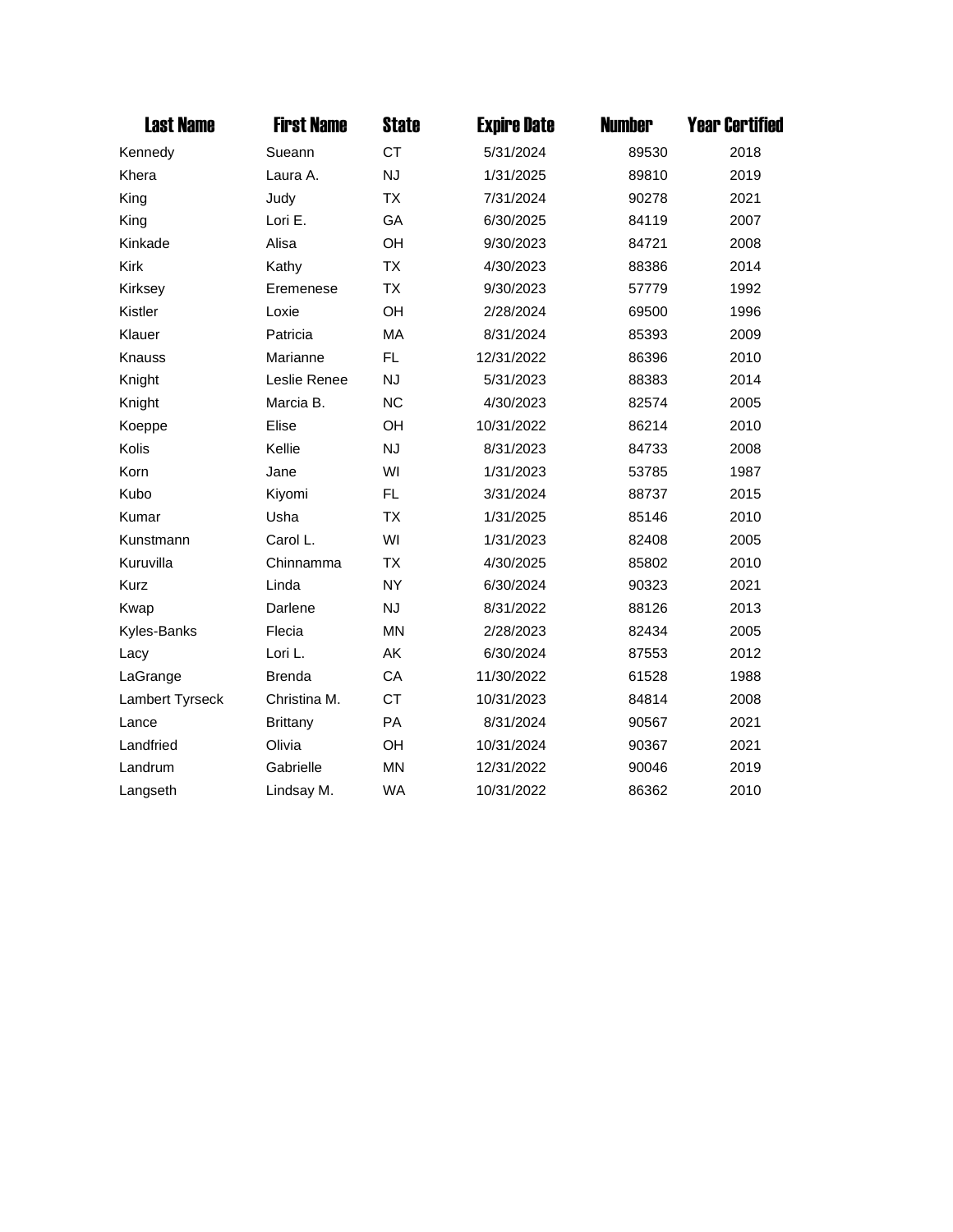| <b>Last Name</b> | <b>First Name</b> | <b>State</b> | <b>Expire Date</b> | <b>Number</b> | <b>Year Certified</b> |
|------------------|-------------------|--------------|--------------------|---------------|-----------------------|
| Lanier           | Ingrid A.         | GA           | 8/31/2022          | 85960         | 2010                  |
| Lanz-Dedman      | Brenda K.         | <b>WY</b>    | 4/30/2023          | 70683         | 1985                  |
| Lassiter         | Arthurlena        | SC           | 2/28/2023          | 88216         | 2014                  |
| Latchman         | Melissa           | <b>MN</b>    | 12/31/2022         | 90047         | 2019                  |
| Laughlin         | Julie L.          | <b>MN</b>    | 2/28/2023          | 86497         | 2011                  |
| Ledet            | Olga V.           | MA           | 9/30/2023          | 87008         | 2011                  |
| Lee              | Sharon            | <b>NY</b>    | 4/30/2024          | 88765         | 2015                  |
| Lemanski         | Kelly Ann         | FL.          | 9/30/2022          | 55505         | 1985                  |
| Lepardo          | Adrienne          | MA           | 11/30/2022         | 90056         | 2019                  |
| Lias-Brown       | Marilyn           | <b>TX</b>    | 11/30/2024         | 90311         | 2021                  |
| Lindmeier        | Eileen            | <b>NJ</b>    | 1/31/2025          | 90417         | 2022                  |
| Lindtner         | Delsin            | PA           | 6/30/2024          | 88810         | 2015                  |
| Lingerfelt       | Nicole            | FL.          | 8/31/2024          | 90568         | 2021                  |
| Lipomi           | Krystal           | MA           | 11/30/2022         | 90055         | 2019                  |
| Little           | Samantha          | <b>WA</b>    | 5/31/2024          | 90329         | 2021                  |
| Little McBride   | Rita              | VA           | 8/31/2024          | 90569         | 2021                  |
| Lofgren          | Lela G.           | <b>MN</b>    | 3/31/2023          | 84384         | 2008                  |
| Loftin           | Rhonda N.         | <b>TX</b>    | 12/31/2022         | 75329         | 1998                  |
| Loftman-Davis    | Marika            | IL           | 2/28/2023          | 84412         | 2008                  |
| Logan            | Nancy R.          | <b>NY</b>    | 6/30/2023          | 82542         | 2005                  |
| Logsdon          | Joan L.           | OH           | 6/30/2022          | 85256         | 2010                  |
| Lohr             | Ellen             | OH           | 12/31/2024         | 90374         | 2021                  |
| Lomax            | Wendy C.          | MA           | 1/31/2024          | 88662         | 2015                  |
| Long             | Florice           | <b>NJ</b>    | 8/31/2024          | 89926         | 2021                  |
| Long             | Marcedes D.       | <b>SC</b>    | 7/31/2022          | 89932         | 2019                  |
| Long             | Michelle          | <b>TX</b>    | 7/31/2023          | 88506         | 2014                  |
| Lord             | Tracy             | FL.          | 2/28/2025          | 90401         | 2022                  |
| Lovering         | Tina              | <b>TX</b>    | 12/31/2024         | 90397         | 2021                  |
| Loy              | Shirley C.        | GA           | 7/31/2022          | 85281         | 2010                  |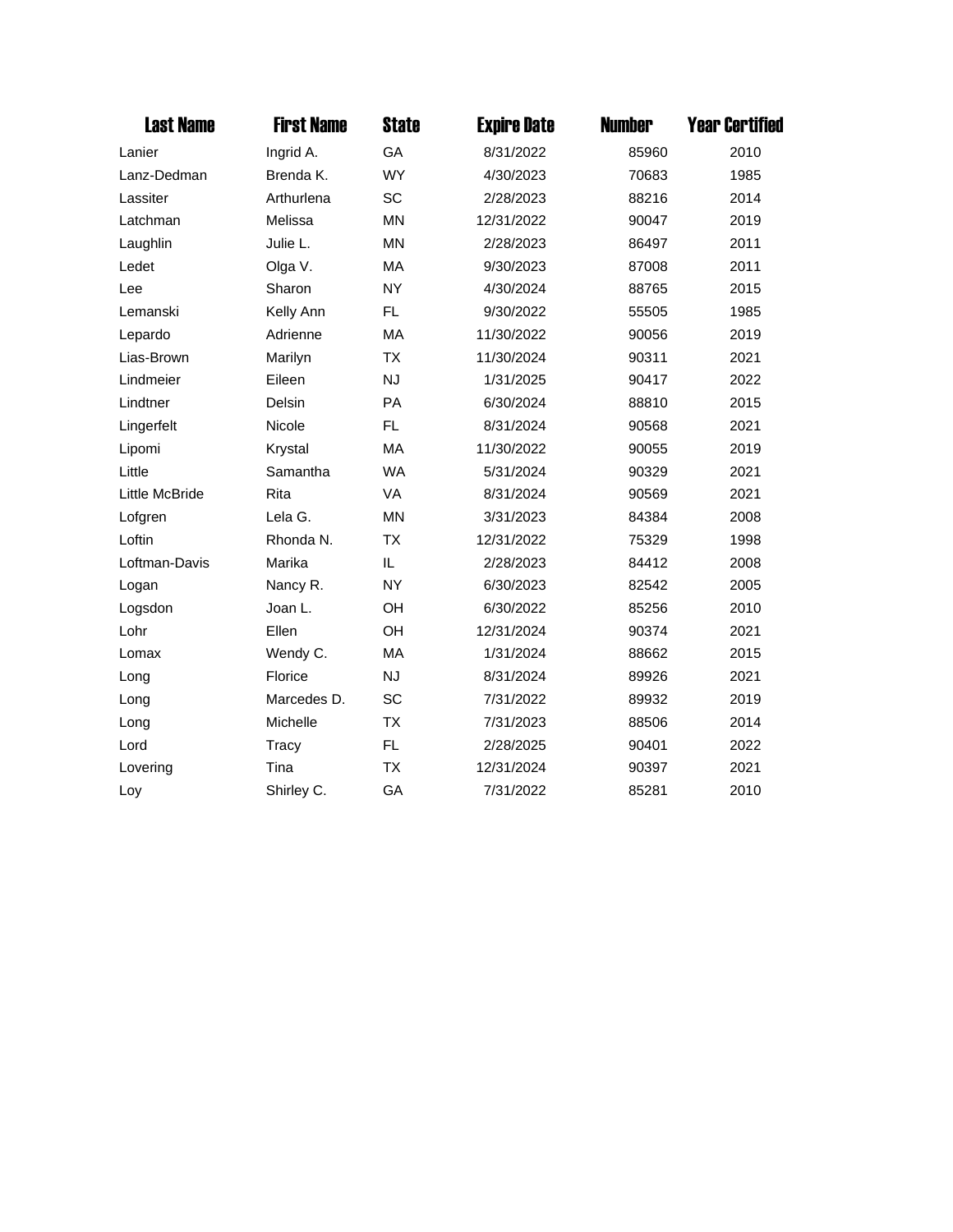| <b>Last Name</b> | <b>First Name</b> | <b>State</b> | <b>Expire Date</b> | <b>Number</b> | <b>Year Certified</b> |
|------------------|-------------------|--------------|--------------------|---------------|-----------------------|
| Luckey           | Orlando           | OH           | 10/31/2023         | 90218         | 2020                  |
| Luebke           | Deborah S.        | WI           | 1/31/2023          | 82241         | 2005                  |
| LunsFord         | Camden            | VA           | 10/31/2024         | 90368         | 2021                  |
| Lupo             | Jeanne            | <b>NJ</b>    | 6/30/2022          | 88062         | 2013                  |
| Luttrell         | Korbi Ann         | <b>MN</b>    | 12/31/2023         | 89531         | 2017                  |
| Macca            | Dianne            | <b>CT</b>    | 4/30/2023          | 85728         | 2010                  |
| Maguire          | Donna             | <b>NV</b>    | 11/30/2023         | 90239         | 2020                  |
| Maloney          | <b>Brenda</b>     | <b>NY</b>    | 7/31/2023          | 61417         | 1989                  |
| Mamone           | Dina              | <b>NJ</b>    | 11/30/2024         | 90392         | 2021                  |
| Mangels          | Amber             | ID           | 7/31/2024          | 89852         | 2021                  |
| Mann             | Sherley K.        | <b>NH</b>    | 3/31/2023          | 88707         | 2017                  |
| Mark             | Maria             | MA           | 11/30/2022         | 90060         | 2019                  |
| Marmo            | Joan A.           | <b>NC</b>    | 7/31/2022          | 69010         | 1995                  |
| Marquardt        | Laura Stiene      | <b>MN</b>    | 2/28/2025          | 88826         | 2016                  |
| Marshall         | Kathleen          | OH           | 8/31/2024          | 89772         | 2018                  |
| Martin           | Donna             | <b>MA</b>    | 1/31/2023          | 86525         | 2011                  |
| Martinez         | Monica            | <b>NM</b>    | 12/31/2024         | 90398         | 2021                  |
| Mason            | <b>Breeana</b>    | CA           | 6/30/2024          | 90347         | 2021                  |
| Mathews          | Ann C.            | OH           | 8/31/2025          | 60666         | 1984                  |
| Matichak         | Antoinette        | <b>TN</b>    | 2/28/2024          | 87156         | 2012                  |
| <b>Matthews</b>  | Charitha          | <b>TX</b>    | 11/30/2024         | 90286         | 2021                  |
| Maxwell          | Barbara           | GA           | 5/31/2025          | 86669         | 2011                  |
| Mazure           | Tammy             | OH           | 5/31/2024          | 90330         | 2021                  |
| Mazzucca         | Michele           | MI           | 1/31/2024          | 89529         | 2018                  |
| McCarthy         | Teresa A.         | <b>NJ</b>    | 7/31/2023          | 53489         | 1990                  |
| McClure          | Helen M.          | ID           | 7/31/2024          | 85036         | 2009                  |
| McCollum         | Karisca           | GA           | 5/31/2023          | 90149         | 2020                  |
| McCoy            | Vanessa           | GA           | 10/31/2022         | 86363         | 2010                  |
| McCrary          | Susan             | OH           | 6/30/2023          | 90162         | 2020                  |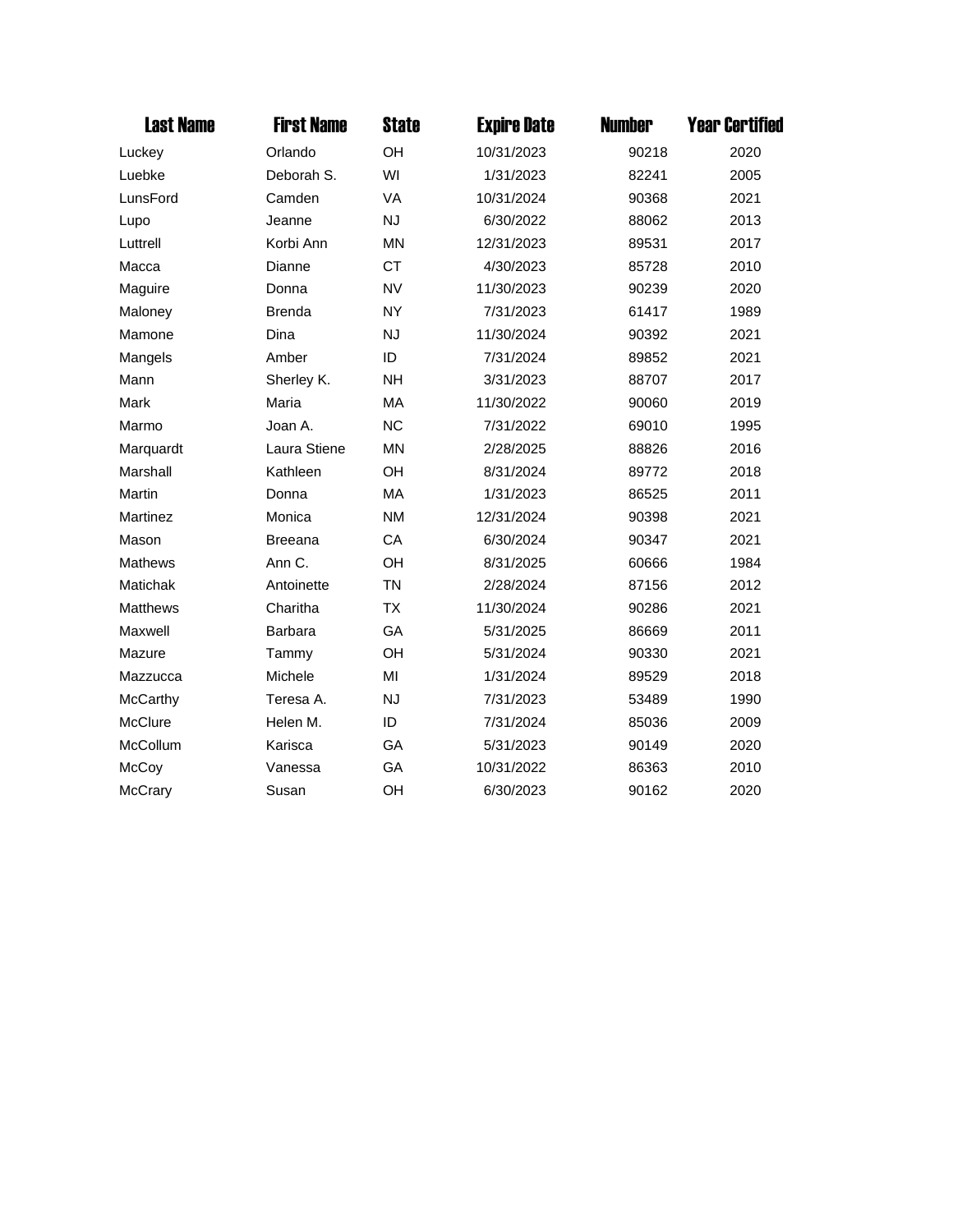| <b>Last Name</b> | <b>First Name</b> | <b>State</b> | <b>Expire Date</b> | <b>Number</b> | <b>Year Certified</b> |
|------------------|-------------------|--------------|--------------------|---------------|-----------------------|
| McDaniels        | Nicole M.         | <b>NJ</b>    | 4/30/2024          | 84290         | 2009                  |
| <b>McDermott</b> | Anna M.           | <b>NJ</b>    | 12/31/2024         | 88973         | 2015                  |
| McDevitt         | Michele           | <b>NC</b>    | 7/31/2023          | 90132         | 2020                  |
| <b>McGurk</b>    | Christopher       | <b>WA</b>    | 1/31/2023          | 90087         | 2020                  |
| McKay            | Sandra            | <b>TX</b>    | 9/30/2024          | 90554         | 2021                  |
| McKenzie         | Emily             | <b>WA</b>    | 2/28/2025          | 90426         | 2022                  |
| McKenzie         | Tanesha           | MA           | 3/31/2023          | 90119         | 2020                  |
| McKinney         | Shawna            | OH           | 6/30/2024          | 84407         | 2009                  |
| McLaurin         | Angela            | WI           | 3/31/2024          | 90259         | 2021                  |
| McLean           | Jaddai            | <b>VA</b>    | 1/31/2025          | 90418         | 2022                  |
| McNeary          | <b>Brenda</b>     | MI           | 1/31/2025          | 85705         | 2010                  |
| McQueen          | Sara              | OH           | 10/31/2022         | 90009         | 2019                  |
| Melo             | Odalis            | MA           | 3/31/2024          | 89685         | 2018                  |
| Melvin           | Debbie L.         | <b>MS</b>    | 2/28/2023          | 58064         | 1993                  |
| <b>Mentink</b>   | Marlene           | IN           | 11/30/2023         | 53812         | 1991                  |
| Mercer           | Maureen           | <b>TN</b>    | 7/31/2022          | 88085         | 2013                  |
| Merosne          | Venise            | MA           | 11/30/2022         | 90053         | 2019                  |
| Meza             | Julia             | <b>TX</b>    | 9/30/2023          | 90193         | 2020                  |
| Michaud          | Samantha          | <b>FL</b>    | 3/31/2023          | 90100         | 2020                  |
| Milano           | Annmarie          | <b>NJ</b>    | 9/30/2023          | 90194         | 2020                  |
| Millecker        | <b>Barbara</b>    | <b>TX</b>    | 7/31/2023          | 89395         | 2017                  |
| Miller           | Barbara A.        | OH           | 7/31/2023          | 84334         | 2008                  |
| Miller           | Stephanie         | <b>OR</b>    | 11/30/2022         | 90062         | 2019                  |
| Miller           | Tatyana           | <b>WA</b>    | 4/30/2023          | 82567         | 2005                  |
| Miller-Krewson   | Barbara J.        | OH           | 10/31/2023         | 54368         | 1983                  |
| Miller-Medlin    | Heidi A.          | <b>MO</b>    | 4/30/2023          | 81083         | 2002                  |
| <b>Mills</b>     | Anita L.          | <b>MN</b>    | 3/31/2025          | 81959         | 2004                  |
| <b>Mills</b>     | Joanna            | AK           | 3/31/2025          | 90440         | 2022                  |
| <b>Mills</b>     | Lauren            | <b>NM</b>    | 8/31/2024          | 90570         | 2021                  |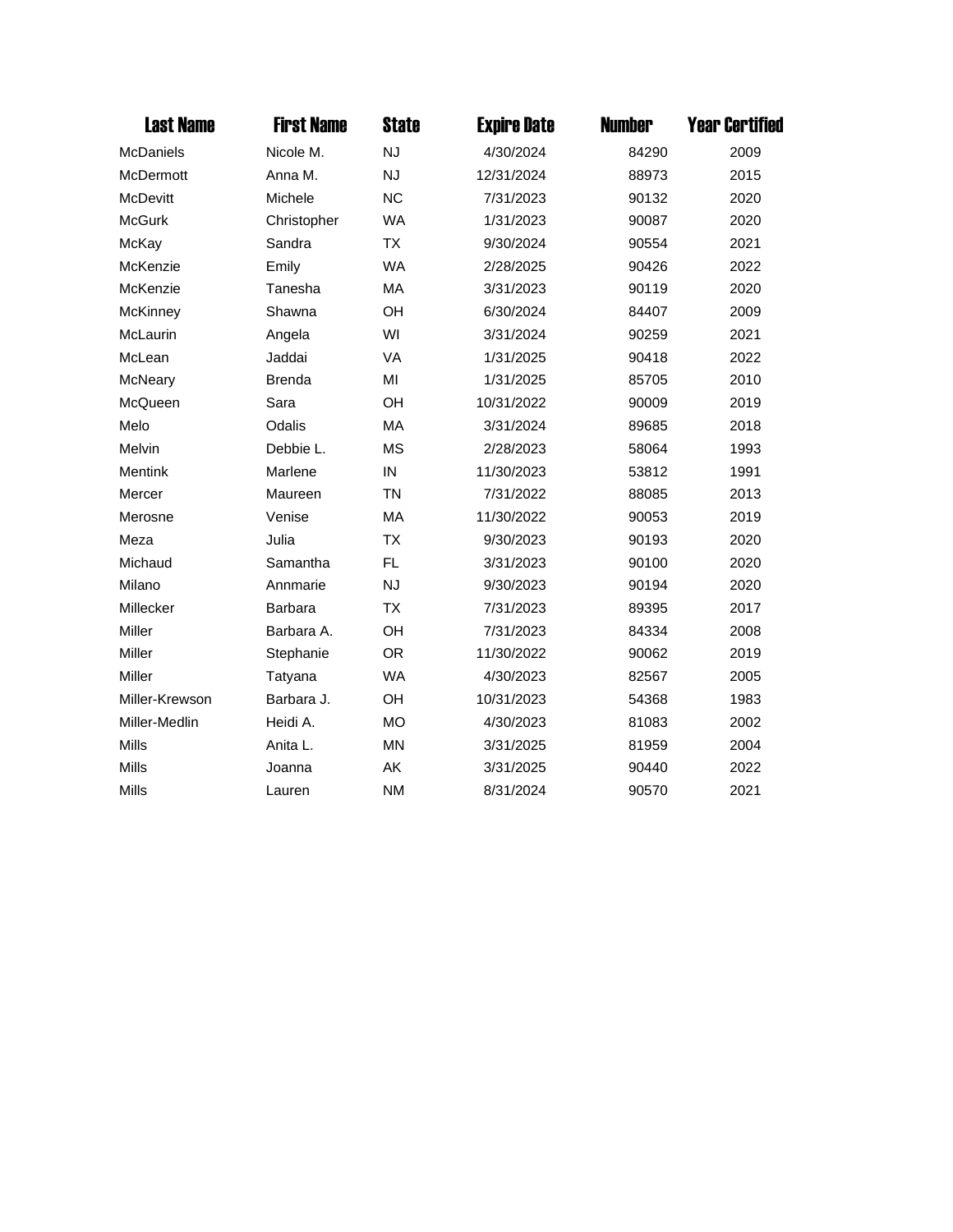| <b>Last Name</b> | <b>First Name</b> | <b>State</b> | <b>Expire Date</b> | <b>Number</b> | <b>Year Certified</b> |
|------------------|-------------------|--------------|--------------------|---------------|-----------------------|
| Minor            | Diane             | OH           | 1/31/2024          | 84950         | 2009                  |
| Miske            | Cynthia           | MI           | 11/30/2022         | 89247         | 2016                  |
| Monfalcone       | Casey             | VA           | 8/31/2024          | 90571         | 2021                  |
| Monroe           | Mary N.           | МA           | 1/31/2024          | 88664         | 2015                  |
| Moore            | Charlene          | CA           | 8/31/2022          | 53645         | 1990                  |
| Moore            | Elena K.          | MA           | 1/31/2024          | 88665         | 2015                  |
| Moore            | Sandra            | <b>NJ</b>    | 4/30/2024          | 90313         | 2021                  |
| Morelli          | Robin L.          | <b>NJ</b>    | 12/31/2023         | 89538         | 2017                  |
| Morlen           | <b>Stacey</b>     | AK           | 6/30/2024          | 88811         | 2015                  |
| <b>Morris</b>    | Patty Jo          | <b>MN</b>    | 11/30/2022         | 82335         | 2004                  |
| Morrison         | Roshelle          | <b>MN</b>    | 1/31/2023          | 63220         | 1990                  |
| Mulry            | Paige             | MA           | 11/30/2022         | 90050         | 2019                  |
| Munro            | Karen             | <b>NY</b>    | 2/28/2023          | 88331         | 2014                  |
| Muns             | Tashina           | <b>MN</b>    | 5/31/2023          | 90133         | 2020                  |
| Murillo          | Minerva           | FL.          | 7/31/2022          | 86091         | 2010                  |
| Murnan           | Tina L.           | FL           | 5/31/2023          | 86764         | 2011                  |
| Murphree         | Susan R.          | <b>AL</b>    | 11/30/2023         | 87172         | 2011                  |
| Murphy           | Lisa A.           | PA           | 9/30/2022          | 54740         | 1988                  |
| Murray           | Pat               | PA           | 5/31/2023          | 58148         | 1984                  |
| Mynatt           | Anita             | <b>TN</b>    | 11/30/2023         | 63231         | 1990                  |
| Naastad          | Susanne           | <b>ND</b>    | 7/31/2023          | 58157         | 1984                  |
| Navarro          | <b>Bianca</b>     | FL.          | 11/30/2024         | 90393         | 2021                  |
| Neal             | Sarah             | OH           | 11/30/2024         | 90394         | 2021                  |
| <b>Nee</b>       | Tena              | <b>WA</b>    | 1/31/2023          | 86415         | 2011                  |
| Neild            | Kathleen          | AZ           | 2/28/2024          | 90254         | 2021                  |
| Nelson           | Kristine          | <b>MN</b>    | 6/30/2023          | 89407         | 2017                  |
| Nelson           | Linda             | WI           | 9/30/2023          | 80960         | 2002                  |
| Newman           | Connie M.         | <b>TN</b>    | 6/30/2025          | 80845         | 2001                  |
| Newton           | Teresa C.         | KY           | 9/30/2023          | 82852         | 2005                  |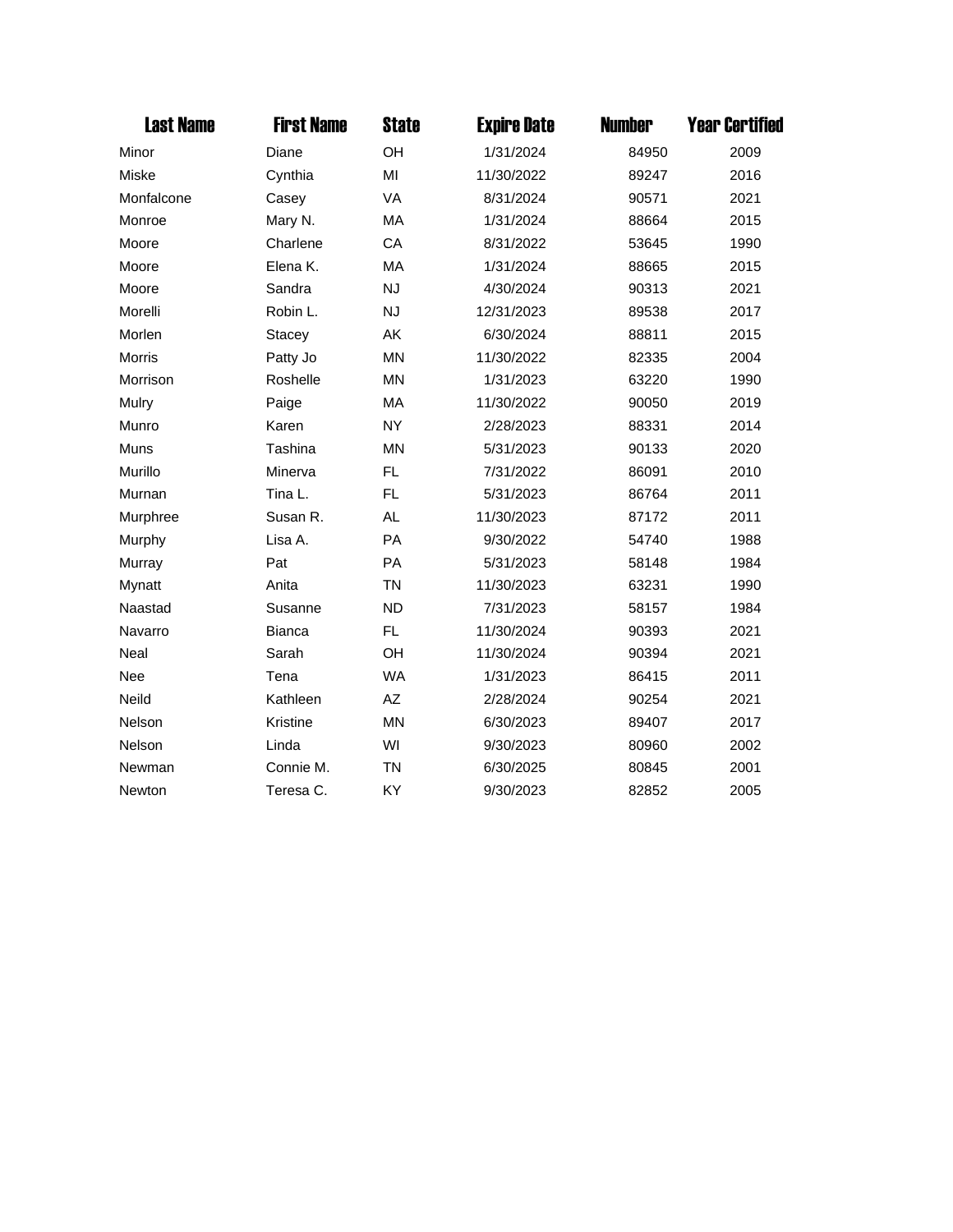| <b>Last Name</b> | <b>First Name</b> | <b>State</b> | <b>Expire Date</b> | <b>Number</b> | <b>Year Certified</b> |
|------------------|-------------------|--------------|--------------------|---------------|-----------------------|
| Noble            | Amanda            | AZ           | 6/30/2024          | 90348         | 2021                  |
| Nocera           | Annmarie          | <b>NJ</b>    | 1/31/2025          | 89863         | 2019                  |
| Norem            | Christine         | ID           | 8/31/2022          | 89162         | 2016                  |
| Noti             | Ardian            | MA           | 9/30/2023          | 87013         | 2011                  |
| Nyabuto          | Candy             | <b>TX</b>    | 3/31/2024          | 90297         | 2021                  |
| O' Neal          | Denise            | OH           | 8/31/2022          | 86170         | 2010                  |
| Ogle             | Rita F.           | <b>TN</b>    | 5/31/2023          | 81175         | 2002                  |
| Olsen            | Juliann           | UT           | 8/31/2022          | 55370         | 1990                  |
| Olvera Tolentino | Ariana            | SC           | 7/31/2022          | 89993         | 2019                  |
| O'Quinn          | Carolina          | <b>NJ</b>    | 1/31/2023          | 90076         | 2020                  |
| Orchard          | Carol D.          | MI           | 11/30/2024         | 83670         | 2006                  |
| Orlik            | Cynthia Marie     | <b>FL</b>    | 3/31/2025          | 87880         | 2013                  |
| Orlove           | Marni             | FL.          | 9/30/2023          | 87014         | 2011                  |
| Ortiz            | Katie             | <b>NJ</b>    | 3/31/2025          | 90441         | 2022                  |
| Osborne          | Tonya             | AL           | 5/31/2024          | 87501         | 2012                  |
| Osler            | Faye E.           | <b>MN</b>    | 8/31/2022          | 82169         | 2004                  |
| Otoki            | Donna             | <b>TX</b>    | 3/31/2024          | 89266         | 2018                  |
| Padilla          | Amanda            | <b>NM</b>    | 12/31/2024         | 90399         | 2021                  |
| Padilla          | Lee               | FL.          | 10/31/2024         | 85567         | 2009                  |
| Page             | Alyce             | MI           | 10/31/2024         | 90573         | 2021                  |
| Palacios-Monzon  | Valeria           | FL.          | 12/31/2022         | 90012         | 2019                  |
| Palmieri         | Mary Ann          | <b>TN</b>    | 5/31/2024          | 87439         | 2012                  |
| Papaserge        | Barbara           | <b>NY</b>    | 5/31/2025          | 90463         | 2022                  |
| Parent           | Marie R.          | MA           | 9/30/2023          | 87015         | 2011                  |
| Parker           | Deanna            | OK           | 7/31/2022          | 87985         | 2013                  |
| Parks            | Lori              | OH           | 12/31/2023         | 87627         | 2014                  |
| Patel            | Viviane           | <b>AL</b>    | 12/31/2023         | 85097         | 2011                  |
| Patnode          | Kelly             | <b>MN</b>    | 3/31/2023          | 55752         | 1984                  |
| Patrin           | Laurie Jean       | <b>MN</b>    | 8/31/2022          | 82167         | 2004                  |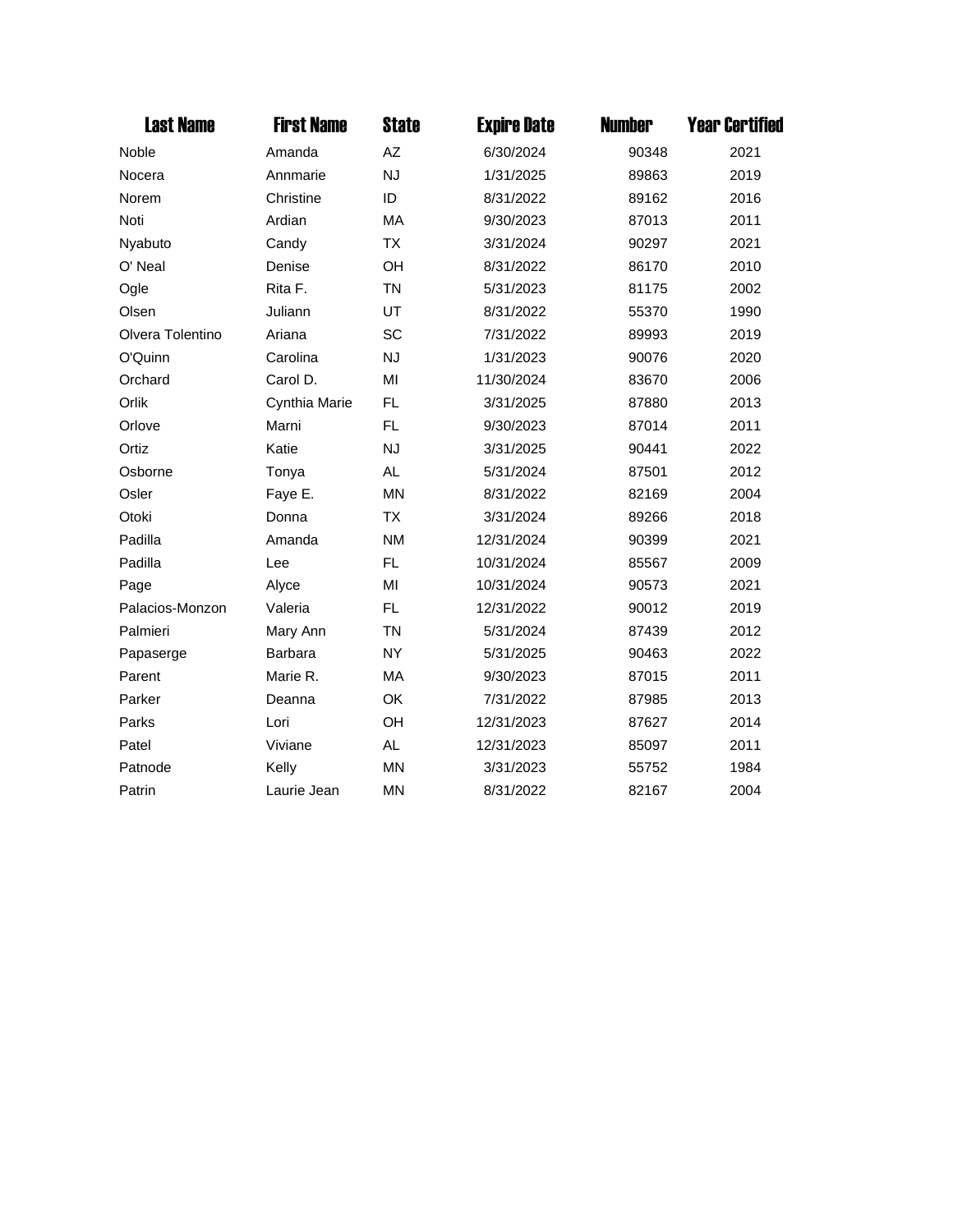| <b>Last Name</b> | <b>First Name</b> | <b>State</b> | <b>Expire Date</b> | <b>Number</b> | <b>Year Certified</b> |
|------------------|-------------------|--------------|--------------------|---------------|-----------------------|
| Patterson        | Marilyn Candi     | <b>NJ</b>    | 9/30/2022          | 86230         | 2010                  |
| Payton           | Pamela            | <b>KY</b>    | 10/31/2022         | 54392         | 1985                  |
| Pedersen         | Jane F.           | WI           | 4/30/2025          | 53506         | 1983                  |
| Perez            | Joylene           | <b>WA</b>    | 11/30/2023         | 88584         | 2014                  |
| Perez            | Samantha          | <b>NH</b>    | 5/31/2023          | 90150         | 2020                  |
| Perez            | Shilini K.        | <b>TX</b>    | 7/31/2022          | 86005         | 2010                  |
| Petty            | Dawn M.           | <b>FL</b>    | 5/31/2024          | 87504         | 2012                  |
| Phillips         | Janine M.         | <b>NJ</b>    | 6/30/2024          | 88813         | 2015                  |
| Phillips         | Kathaleen Ann     | OH           | 1/31/2023          | 85459         | 2014                  |
| Phillips         | Stephanie Irene   | ID           | 8/31/2022          | 90007         | 2019                  |
| Pickens          | Priscilla         | LA           | 1/31/2023          | 54805         | 1987                  |
| Pieper           | <b>Breanna</b>    | <b>MN</b>    | 2/28/2024          | 90199         | 2021                  |
| Pierre           | Christelle S.     | <b>FL</b>    | 12/31/2022         | 90013         | 2019                  |
| Pierre           | Junie             | <b>FL</b>    | 9/30/2022          | 89078         | 2016                  |
| Pierre           | Vanessa           | <b>FL</b>    | 12/31/2022         | 90014         | 2019                  |
| Pino             | Tia-Marie         | <b>NJ</b>    | 10/31/2022         | 88624         | 2016                  |
| Pintar           | Edith L.          | <b>TN</b>    | 6/30/2024          | 74063         | 2000                  |
| Pischer          | Harold            | <b>OR</b>    | 4/30/2024          | 90263         | 2021                  |
| Platzer          | Judy              | FL.          | 3/31/2023          | 90121         | 2020                  |
| Poci             | Adrian            | MA           | 7/31/2022          | 88111         | 2013                  |
| Poci             | Jurgen            | MA           | 7/31/2022          | 88112         | 2013                  |
| Podgorski        | Charlene          | <b>NJ</b>    | 5/31/2024          | 90219         | 2021                  |
| Poulin           | Nancy L.          | <b>NH</b>    | 7/31/2022          | 86092         | 2010                  |
| Powell           | Christen          | OH           | 7/31/2024          | 90564         | 2021                  |
| Powers           | Stephanie         | GA           | 10/31/2022         | 85282         | 2010                  |
| Pratt            | Melissa           | <b>VA</b>    | 12/31/2024         | 90400         | 2021                  |
| Price            | Caitlyn           | <b>NJ</b>    | 10/31/2023         | 90215         | 2020                  |
| Pride            | Deidra E.         | <b>MA</b>    | 1/31/2024          | 88668         | 2015                  |
| Provenzano       | Norma             | MI           | 1/31/2023          | 86495         | 2020                  |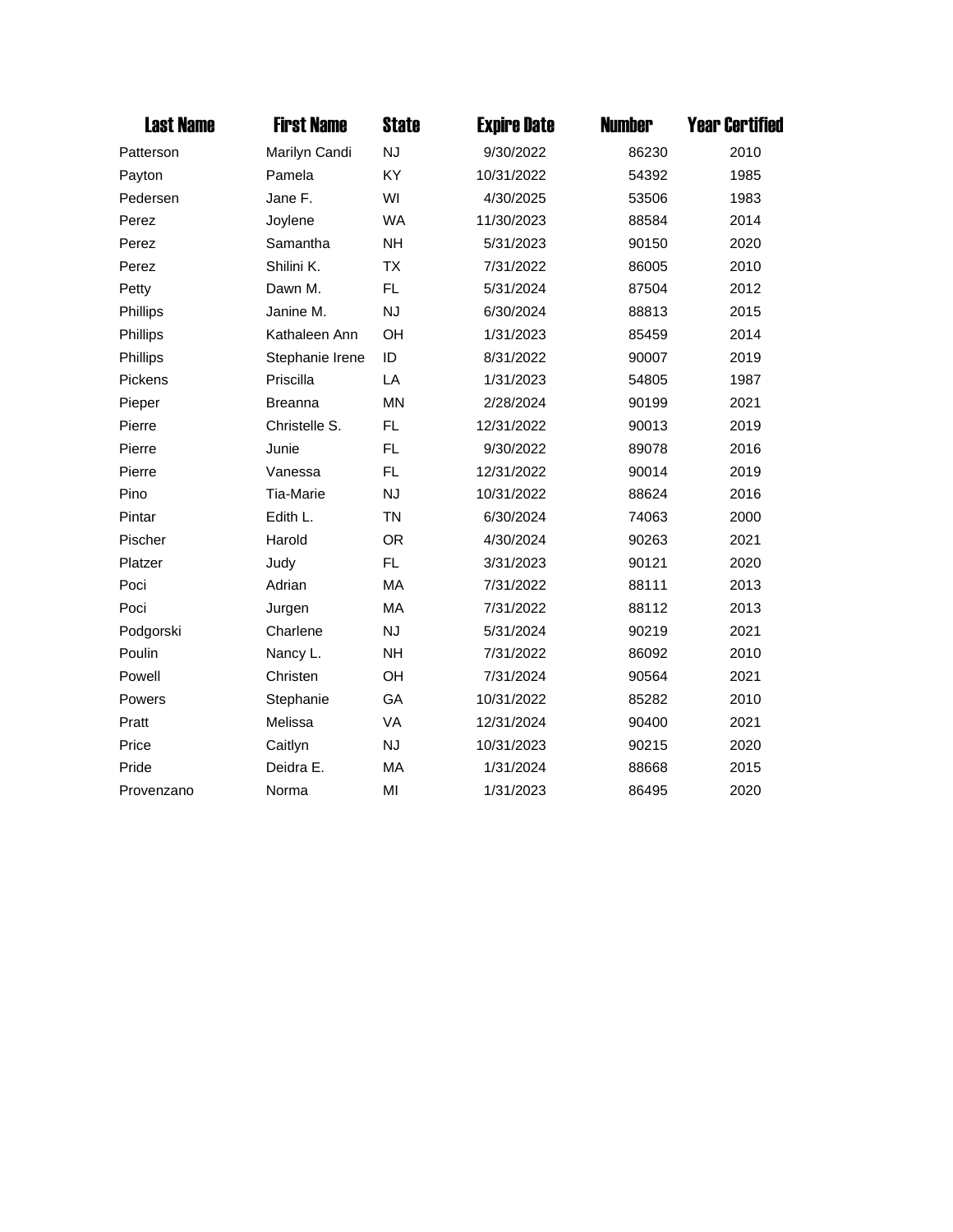| <b>Last Name</b> | <b>First Name</b> | <b>State</b> | <b>Expire Date</b> | <b>Number</b> | <b>Year Certified</b> |
|------------------|-------------------|--------------|--------------------|---------------|-----------------------|
| Purdie           | Kathryn           | <b>MN</b>    | 12/31/2022         | 90068         | 2019                  |
| Purdy            | Maureen E.        | MA           | 11/30/2024         | 86795         | 2012                  |
| Puska            | Tiffany           | OH           | 6/30/2025          | 89149         | 2016                  |
| Pye              | Debbie C.         | SC           | 5/31/2025          | 85680         | 2009                  |
| Quinn            | Mary M.           | MA           | 9/30/2023          | 87017         | 2011                  |
| Quinones         | Lisa M.           | VA           | 1/31/2023          | 86486         | 2011                  |
| Rahming          | Theresa           | <b>NJ</b>    | 5/31/2025          | 89974         | 2019                  |
| Rahn             | Diana             | <b>NJ</b>    | 8/31/2022          | 88129         | 2013                  |
| Rambo            | Melanie L.        | ID           | 6/30/2022          | 82075         | 2004                  |
| Ramirez          | Alma D.           | <b>NJ</b>    | 1/31/2025          | 89861         | 2019                  |
| Ramquist         | Janice            | WI           | 4/30/2023          | 54097         | 1987                  |
| Rashid           | Ruyayeem          | WI           | 4/30/2023          | 87803         | 2014                  |
| Redula           | Evelyn            | FL           | 6/30/2023          | 89214         | 2017                  |
| Reichwald        | Deborah           | <b>MN</b>    | 8/31/2022          | 88130         | 2013                  |
| Reid             | Denise            | <b>CT</b>    | 4/30/2023          | 89370         | 2017                  |
| Reid             | Susan A.          | <b>CT</b>    | 7/31/2023          | 82721         | 2005                  |
| Reinert          | April A.          | <b>TX</b>    | 7/31/2023          | 85417         | 2011                  |
| Reisenbichler    | Louis G.          | <b>MO</b>    | 3/31/2025          | 82888         | 2005                  |
| Renner           | Janet S.          | ID           | 11/30/2023         | 79271         | 1999                  |
| Repp             | Sim S.            | <b>MD</b>    | 7/31/2022          | 84566         | 2010                  |
| <b>Rice</b>      | Debra A.          | <b>NJ</b>    | 6/30/2024          | 88814         | 2015                  |
| <b>Rice</b>      | Patricia N.       | IL           | 4/30/2023          | 54858         | 1984                  |
| Richards         | Kathleen A.       | PA           | 4/30/2024          | 85111         | 2009                  |
| Riggan           | Lori              | WI           | 12/31/2023         | 90231         | 2020                  |
| <b>Rios</b>      | Katherine         | <b>NJ</b>    | 8/31/2023          | 88531         | 2014                  |
| Ripberger        | Samantha          | KY           | 10/31/2023         | 90224         | 2020                  |
| Rivera           | Suhainne          | <b>NJ</b>    | 5/31/2025          | 90464         | 2022                  |
| Roach            | Georgine M.       | <b>FL</b>    | 6/30/2024          | 66745         | 1985                  |
| <b>Roberts</b>   | Yvonne D.         | GA           | 7/31/2022          | 86094         | 2010                  |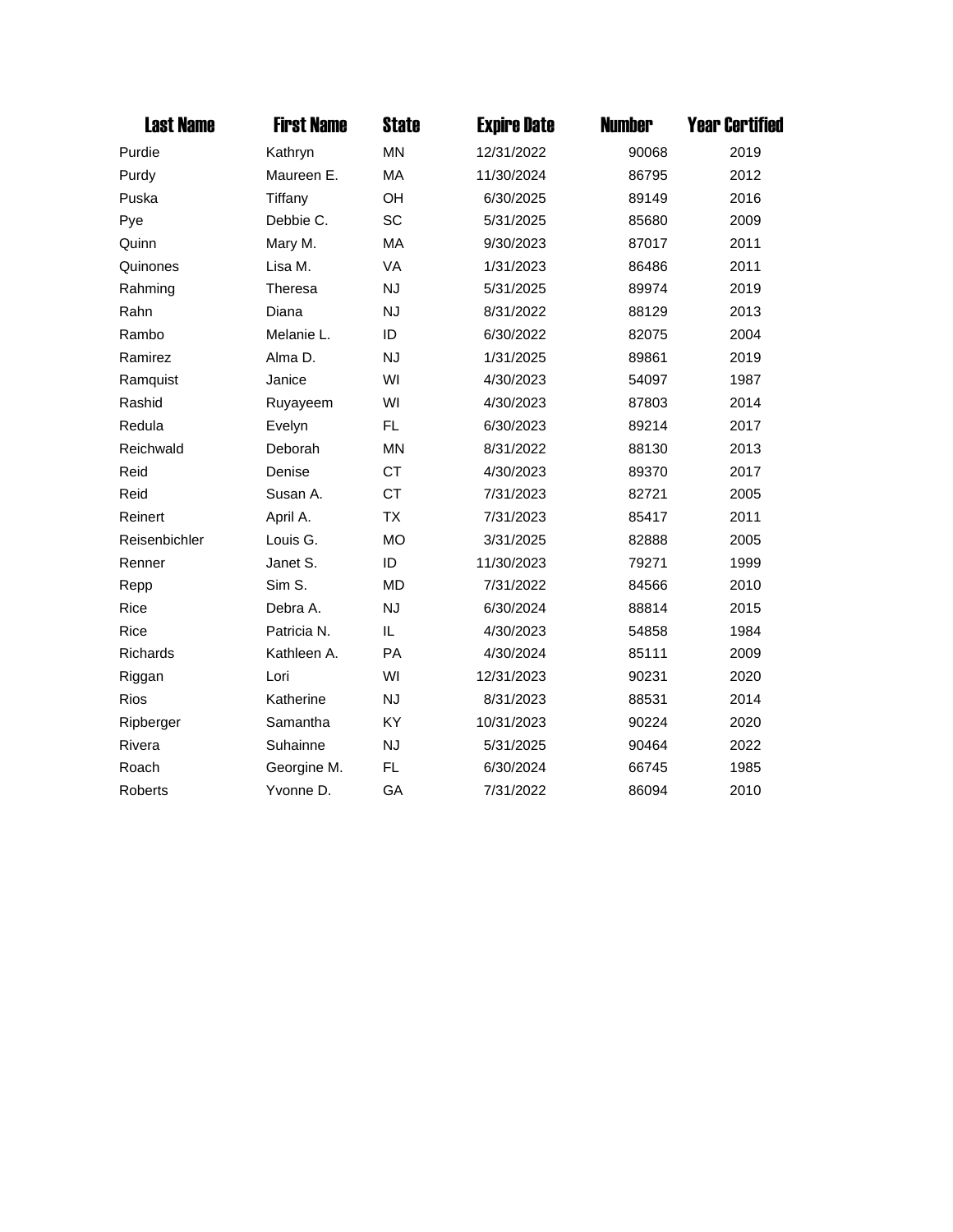| <b>Last Name</b> | <b>First Name</b> | <b>State</b> | <b>Expire Date</b> | <b>Number</b> | <b>Year Certified</b> |
|------------------|-------------------|--------------|--------------------|---------------|-----------------------|
| Robinson         | Candice           | <b>NC</b>    | 12/31/2023         | 90253         | 2020                  |
| Robinson         | Ethel             | <b>MN</b>    | 3/31/2025          | 88757         | 2015                  |
| Rodriguez        | Diana             | <b>NJ</b>    | 9/30/2023          | 90195         | 2020                  |
| Rogers           | Mary K.           | <b>NJ</b>    | 4/30/2025          | 87968         | 2013                  |
| Rosario          | Ivy-Duqueza       | <b>UAE</b>   | 2/28/2024          | 89621         | 2018                  |
| Rosenbaum        | Cheyenne          | KY           | 2/28/2023          | 90110         | 2020                  |
| Ross             | Rachel            | ID           | 3/31/2023          | 88297         | 2014                  |
| Ryan             | Chanda Marie      | <b>WA</b>    | 6/30/2022          | 85882         | 2010                  |
| Ryan             | Kristen           | OH           | 10/31/2024         | 90369         | 2021                  |
| Ryner            | Derlin A.         | MA           | 1/31/2023          | 86536         | 2011                  |
| Saez             | <b>Myrelis</b>    | MA           | 11/30/2022         | 90059         | 2019                  |
| Sager            | Alena             | <b>FL</b>    | 11/30/2023         | 86653         | 2011                  |
| Saintizaire      | <b>Stelsie</b>    | FL           | 3/31/2023          | 90101         | 2020                  |
| Salois           | Linda L.          | <b>MT</b>    | 10/31/2023         | 82889         | 2005                  |
| Samson           | Mercy             | <b>WA</b>    | 4/30/2024          | 90314         | 2021                  |
| Samuel           | <b>Brittany</b>   | <b>TX</b>    | 12/31/2023         | 90242         | 2020                  |
| Sanchez          | Ana I.            | <b>CT</b>    | 7/31/2022          | 80587         | 2013                  |
| Sanchez          | <b>Dollie</b>     | ID           | 11/30/2022         | 90063         | 2019                  |
| Santiago         | Rosa I.           | MA           | 7/31/2022          | 88114         | 2013                  |
| Santos           | Arianne           | CA           | 8/31/2024          | 89760         | 2021                  |
| Santos           | Loreta S.         | CA           | 8/31/2023          | 84739         | 2008                  |
| Satterfield      | Vivian K.         | <b>TN</b>    | 3/31/2023          | 84519         | 2008                  |
| Savage           | Karen R.          | <b>NY</b>    | 6/30/2022          | 83978         | 2007                  |
| Savage           | Lisa              | <b>VA</b>    | 7/31/2024          | 90338         | 2021                  |
| Savare           | Lakita Maria      | <b>WA</b>    | 6/30/2022          | 89987         | 2019                  |
| Scherer          | Tamara J.         | MI           | 6/30/2023          | 63509         | 1988                  |
| Schiavello       | Marguerita        | <b>NJ</b>    | 1/31/2025          | 89798         | 2019                  |
| Schmidt          | <b>Ivy Gale</b>   | OH           | 4/30/2024          | 89673         | 2018                  |
| Schroeder        | Yukia             | VA           | 12/31/2022         | 89969         | 2019                  |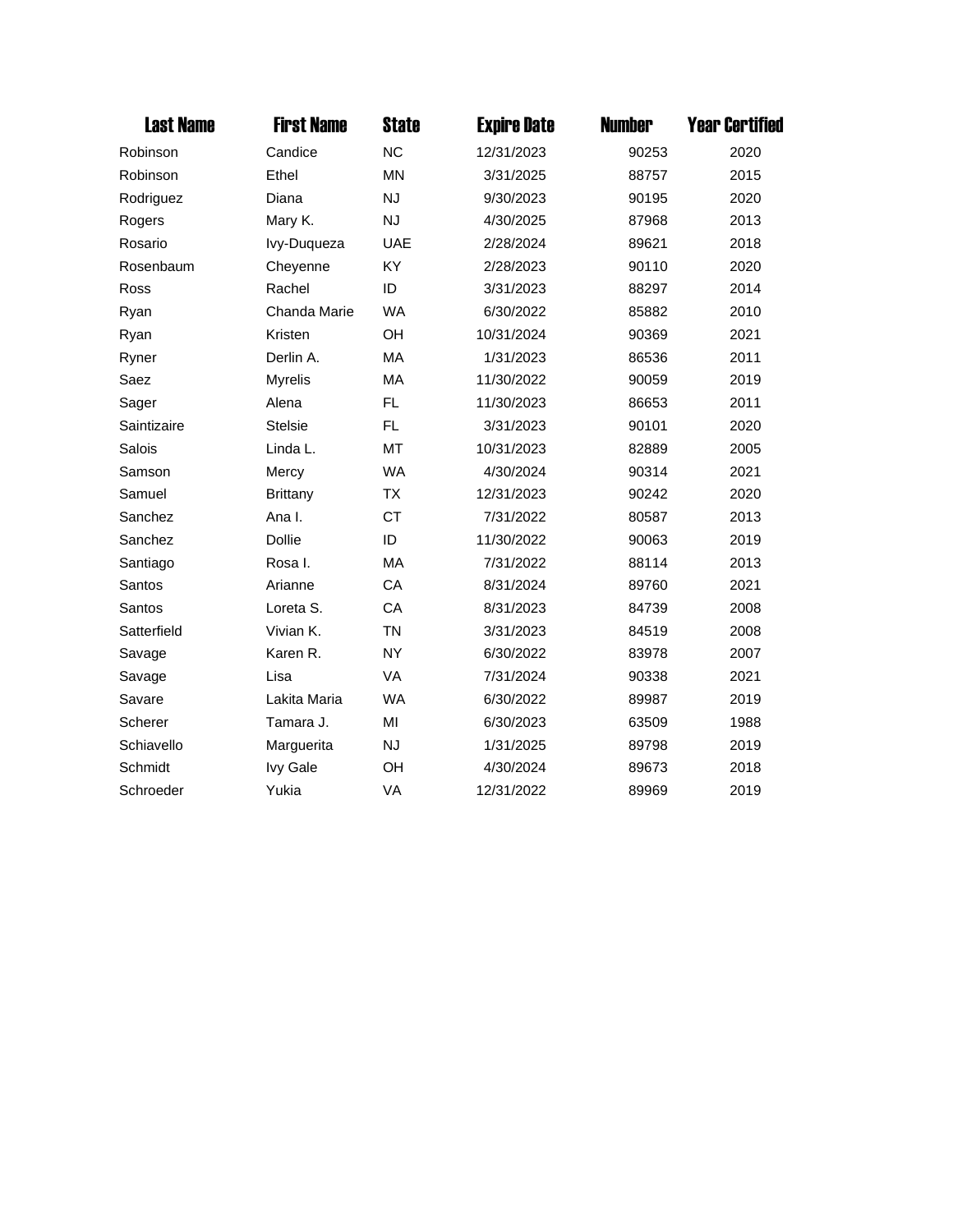| <b>Last Name</b> | <b>First Name</b> | <b>State</b> | <b>Expire Date</b> | <b>Number</b> | <b>Year Certified</b> |
|------------------|-------------------|--------------|--------------------|---------------|-----------------------|
| Schutz           | Kristen           | MI           | 8/31/2024          | 90559         | 2021                  |
| Scott            | Andrea            | AK           | 3/31/2025          | 90442         | 2022                  |
| Scully           | Robert            | ID           | 8/31/2023          | 90156         | 2020                  |
| Sealy            | Rhonda            | <b>NJ</b>    | 11/30/2022         | 89034         | 2016                  |
| Searcy           | Mariann           | CO           | 3/31/2025          | 54819         | 1983                  |
| Sears            | Cristine          | <b>WY</b>    | 5/31/2024          | 85165         | 2009                  |
| <b>Sears</b>     | Tamra Kay         | ID           | 2/28/2023          | 86459         | 2014                  |
| Shafter          | Charles           | CA           | 2/28/2025          | 90427         | 2022                  |
| Shaw             | Lisa A.           | <b>CT</b>    | 6/30/2022          | 87427         | 2012                  |
| Shelton          | Natasha           | VA           | 10/31/2024         | 90370         | 2021                  |
| Shively          | Kristin           | MI           | 10/31/2023         | 82891         | 2005                  |
| Shore            | Dina Marie        | ID           | 9/30/2024          | 86898         | 2011                  |
| Sidhu            | Jatinder          | <b>WA</b>    | 12/31/2022         | 86481         | 2010                  |
| Silvestri        | Patricia          | <b>NJ</b>    | 4/30/2023          | 88239         | 2014                  |
| <b>Sims</b>      | Ingeborg          | <b>TX</b>    | 11/30/2023         | 55543         | 1984                  |
| Sirawatka        | Deborah S.        | <b>NJ</b>    | 8/31/2023          | 88536         | 2014                  |
| Sleuth           | Thomasita         | AZ           | 8/31/2023          | 89186         | 2017                  |
| Smalls           | Lessie            | SC           | 9/30/2023          | 54434         | 1992                  |
| Smith            | Susan             | <b>MN</b>    | 1/31/2023          | 90078         | 2020                  |
| Sneed            | Cindy R.          | FL           | 9/30/2022          | 86329         | 2010                  |
| Snyder           | Jayme             | GA           | 4/30/2024          | 90315         | 2021                  |
| Snyder           | Sudene R.         | <b>WA</b>    | 4/30/2025          | 85817         | 2010                  |
| Sookoo           | Koraisha          | FL.          | 2/28/2023          | 69219         | 1995                  |
| Sparks           | Shavanne K.       | <b>TX</b>    | 6/30/2024          | 88803         | 2015                  |
| Spector          | Christine         | FL           | 6/30/2022          | 89951         | 2019                  |
| Sprowl           | Andrea N.         | SC           | 7/31/2022          | 89935         | 2019                  |
| St Fort          | Jacsone           | FL.          | 12/31/2022         | 90016         | 2019                  |
| St. Charles      | Patricia R.N.     | ТX           | 12/31/2023         | 81213         | 2002                  |
| St. Fort         | Christerlane      | FL.          | 3/31/2023          | 90102         | 2020                  |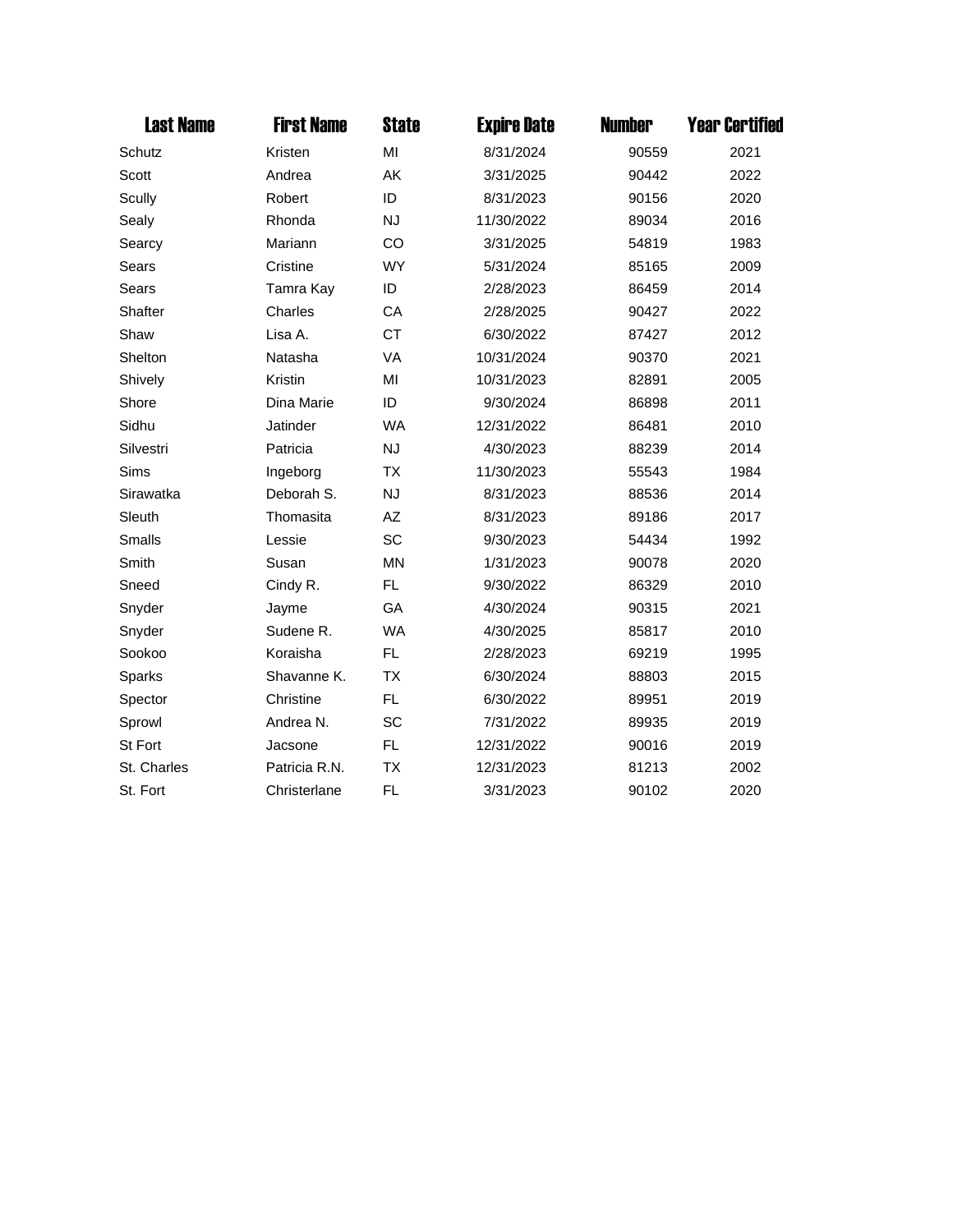| <b>Last Name</b> | <b>First Name</b> | <b>State</b> | <b>Expire Date</b> | <b>Number</b> | <b>Year Certified</b> |
|------------------|-------------------|--------------|--------------------|---------------|-----------------------|
| Stamsos          | Heather           | ID           | 9/30/2024          | 90356         | 2021                  |
| Stanley          | Bettye B.         | <b>VA</b>    | 3/31/2025          | 80682         | 2007                  |
| Stanley          | Girlie O.         | <b>TX</b>    | 12/31/2024         | 81147         | 2006                  |
| Stanley          | Tracy L.          | <b>WA</b>    | 3/31/2023          | 69376         | 1995                  |
| <b>Stark</b>     | Teresa L.         | FL.          | 9/30/2022          | 82293         | 2010                  |
| <b>Steck</b>     | Kathleen A.       | AZ           | 3/31/2023          | 80718         | 2001                  |
| <b>Steen</b>     | Jesse             | <b>MN</b>    | 6/30/2023          | 88438         | 2014                  |
| Steflovich       | Michael           | FL.          | 1/31/2023          | 90088         | 2020                  |
| Stephenson       | Kimberly          | AZ           | 9/30/2023          | 90196         | 2020                  |
| Stephenson       | Linda J.          | <b>TX</b>    | 8/31/2023          | 63613         | 1990                  |
| <b>Stevens</b>   | Gabrielle         | ID           | 8/31/2023          | 88066         | 2013                  |
| <b>Stevens</b>   | Jacinda           | <b>NJ</b>    | 1/31/2025          | 89780         | 2019                  |
| Stewart          | Janice A.         | <b>NJ</b>    | 6/30/2025          | 89988         | 2019                  |
| Stiglitz         | Sandra            | <b>WA</b>    | 6/30/2022          | 58696         | 1984                  |
| <b>Stiles</b>    | Renee             | OH           | 3/31/2023          | 88377         | 2014                  |
| <b>Stiller</b>   | Patricia          | AZ           | 7/31/2023          | 90170         | 2020                  |
| Stofanick        | Joan              | <b>NJ</b>    | 9/30/2024          | 53870         | 1991                  |
| <b>Stokes</b>    | Melanie           | CA           | 3/31/2023          | 86658         | 2011                  |
| Stovall          | Ola M.            | PA           | 2/28/2025          | 55195         | 1992                  |
| <b>Struck</b>    | Emily             | <b>MN</b>    | 5/31/2025          | 90465         | 2022                  |
| Stubblefield     | Rachel            | <b>VA</b>    | 9/30/2024          | 90357         | 2021                  |
| <b>Stubbs</b>    | Marie A.          | <b>NJ</b>    | 12/31/2023         | 89543         | 2017                  |
| Studebaker       | Debra             | <b>WA</b>    | 1/31/2025          | 54132         | 1985                  |
| Suggs            | Sharon            | <b>MS</b>    | 7/31/2022          | 56209         | 1993                  |
| Sugrue           | Patricia          | <b>MA</b>    | 11/30/2022         | 90065         | 2019                  |
| Sullivan         | Donna M.          | MA           | 1/31/2024          | 88670         | 2015                  |
| Sundby           | Alicia Star       | <b>WA</b>    | 4/30/2025          | 86101         | 2010                  |
| Sutherland       | Winsome A.        | <b>FL</b>    | 10/31/2024         | 87725         | 2012                  |
| Sutton           | Antoinette B.     | GA           | 11/30/2022         | 86450         | 2010                  |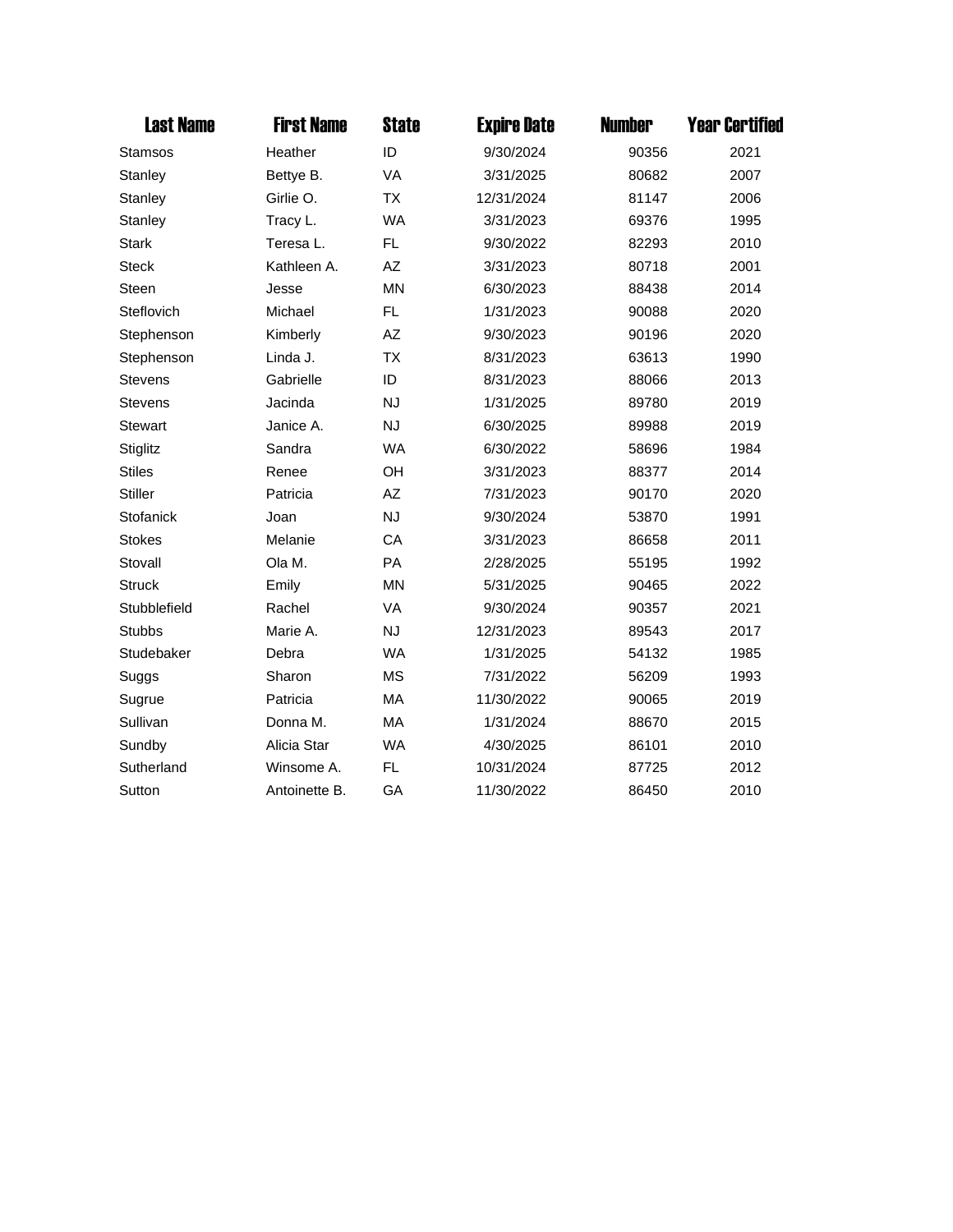| <b>Last Name</b> | <b>First Name</b>    | <b>State</b> | <b>Expire Date</b> | <b>Number</b> | <b>Year Certified</b> |
|------------------|----------------------|--------------|--------------------|---------------|-----------------------|
| Swan             | Helen                | <b>VA</b>    | 11/30/2023         | 90111         | 2020                  |
| Swedell          | Amy                  | <b>PA</b>    | 5/31/2025          | 90466         | 2022                  |
| <b>Szeker</b>    | <b>Frances Renee</b> | GA           | 8/31/2022          | 83394         | 2010                  |
| Talati           | Siddhi D.            | FL.          | 2/28/2024          | 81121         | 2003                  |
| Tarayki          | Kenza                | <b>MA</b>    | 3/31/2023          | 90118         | 2020                  |
| Tarpeh-Doe       | Sharon               | MA           | 11/30/2022         | 90052         | 2019                  |
| Taylor           | Barbara L.           | OH           | 7/31/2022          | 84558         | 2010                  |
| Taylor           | <b>Nelle</b>         | <b>NJ</b>    | 7/31/2024          | 90565         | 2021                  |
| Taylor           | Patricia A.          | MA           | 6/30/2024          | 86125         | 2012                  |
| Teague           | Carolyn              | <b>FL</b>    | 6/30/2023          | 78259         | 1999                  |
| Teale            | Megan                | <b>MN</b>    | 3/31/2024          | 90298         | 2021                  |
| Teixeira         | Maria A.             | MA           | 9/30/2024          | 86592         | 2012                  |
| Tempson          | Jeannie              | OK           | 12/31/2024         | 68929         | 1990                  |
| Tendean          | Gevine               | <b>WA</b>    | 7/31/2023          | 90147         | 2020                  |
| Terry            | Teresa Galindo       | SC           | 8/31/2022          | 85431         | 2010                  |
| Tharpe           | Shirley M.           | <b>MD</b>    | 2/28/2025          | 85243         | 2013                  |
| Thebaud          | Christa              | FL.          | 12/31/2022         | 90017         | 2019                  |
| <b>Theders</b>   | Rhonda               | OH           | 1/31/2023          | 86460         | 2011                  |
| Theroux          | DeDe                 | <b>SD</b>    | 5/31/2024          | 84034         | 2011                  |
| Thomas           | Cecelia "Cid"        | UT           | 8/31/2023          | 53522         | 1990                  |
| Thomas           | Keri                 | <b>NJ</b>    | 9/30/2023          | 89040         | 2017                  |
| Thomas           | Vanessa              | <b>TX</b>    | 10/31/2022         | 88437         | 2019                  |
| Thompson         | Colleen              | <b>TX</b>    | 10/31/2022         | 88194         | 2013                  |
| Thompson         | Dayle A.             | <b>NM</b>    | 7/31/2023          | 82725         | 2005                  |
| Thompson         | Deborah              | MA           | 1/31/2023          | 86539         | 2011                  |
| Todd             | LaDina               | OK           | 10/31/2022         | 82653         | 2007                  |
| Todd             | Mary                 | PA           | 9/30/2024          | 90300         | 2021                  |
| Tomlinson        | Arlene S.            | <b>NY</b>    | 12/31/2024         | 54833         | 1993                  |
| Tomlinson        | Sherry               | <b>NJ</b>    | 9/30/2022          | 89205         | 2016                  |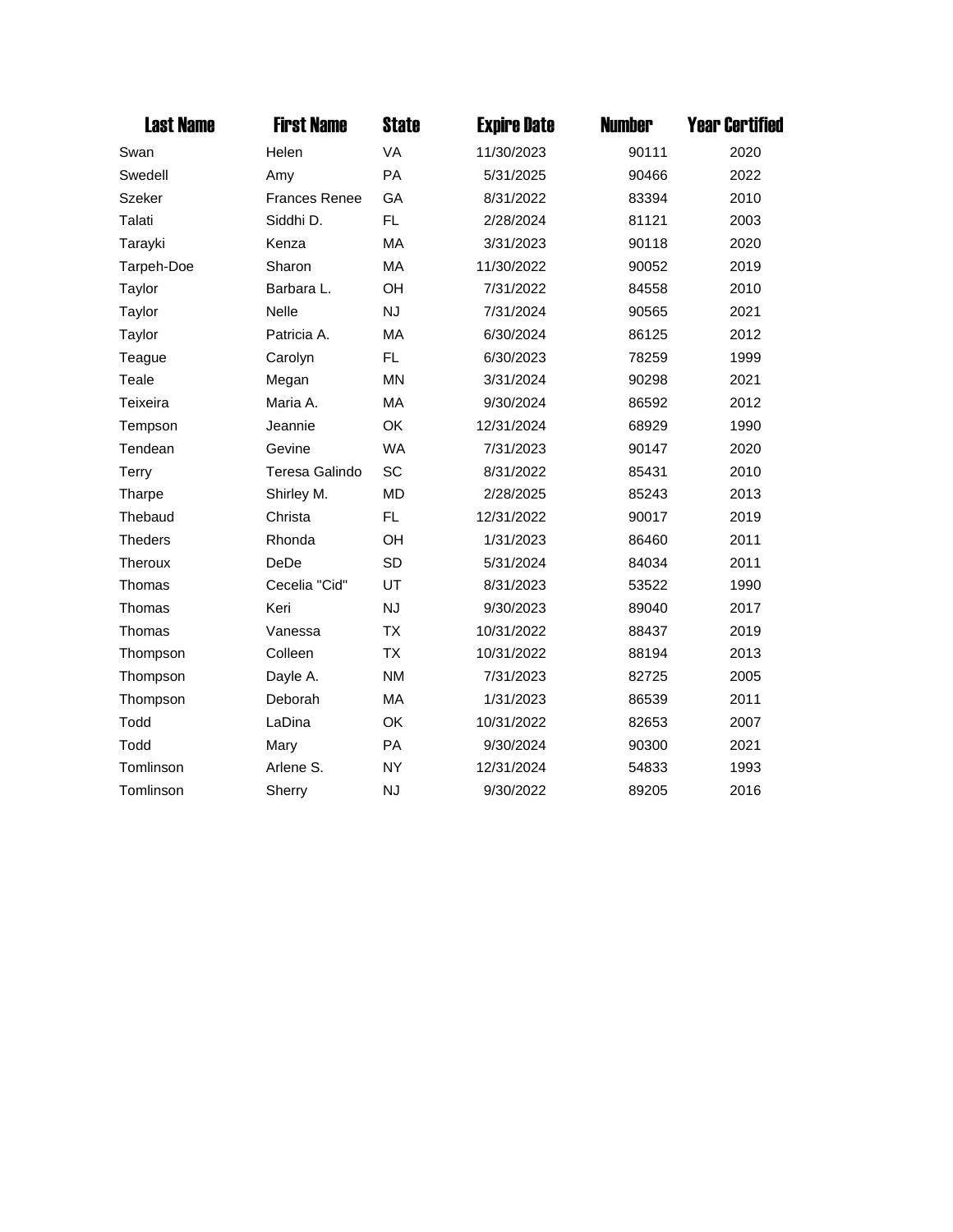| <b>Last Name</b> | <b>First Name</b> | <b>State</b> | <b>Expire Date</b> | <b>Number</b> | <b>Year Certified</b> |
|------------------|-------------------|--------------|--------------------|---------------|-----------------------|
| Toppino          | Ann               | <b>CT</b>    | 4/30/2024          | 89712         | 2018                  |
| Torrisi          | Nicole            | FL.          | 9/30/2023          | 89973         | 2020                  |
| Toth             | Joanne            | <b>CT</b>    | 7/31/2023          | 90171         | 2020                  |
| Triano           | Madeline          | <b>NJ</b>    | 1/31/2025          | 89791         | 2019                  |
| Tripi            | Charlotte G.      | <b>WA</b>    | 3/31/2025          | 85856         | 2010                  |
| Troche           | Daisy             | FL           | 3/31/2023          | 63689         | 1991                  |
| Tudisca          | Cindy M.          | <b>CT</b>    | 12/31/2022         | 82373         | 2004                  |
| Tulp             | Mallory           | <b>MN</b>    | 5/31/2025          | 90467         | 2022                  |
| Turnbach         | Jessica           | <b>NJ</b>    | 9/30/2023          | 90153         | 2020                  |
| Turner           | Emily             | KY           | 10/31/2024         | 90371         | 2021                  |
| Turner           | Meloney C.        | <b>WA</b>    | 11/30/2022         | 88251         | 2013                  |
| Tutson           | Tracy             | <b>TX</b>    | 8/31/2023          | 89238         | 2020                  |
| Tyler            | Christy           | AΚ           | 8/31/2022          | 88134         | 2013                  |
| Tyson            | Doris             | GA           | 2/28/2024          | 58037         | 1992                  |
| Urban            | Jennifer          | <b>NJ</b>    | 4/30/2024          | 90316         | 2021                  |
| Urch             | Nicole            | <b>MN</b>    | 5/31/2024          | 90187         | 2021                  |
| Vaccariello      | Taylor            | OH           | 10/31/2023         | 90225         | 2020                  |
| Valentine        | Tracey            | <b>TX</b>    | 4/30/2025          | 90430         | 2022                  |
| Vallano          | Barbara M.        | OH           | 2/28/2025          | 82401         | 2010                  |
| Van Osten        | Janice            | <b>NJ</b>    | 8/31/2022          | 88136         | 2013                  |
| VanDenBerg       | Dana              | <b>MN</b>    | 6/30/2025          | 85789         | 2010                  |
| Vang             | Kim-Lan           | AZ           | 7/31/2024          | 89719         | 2018                  |
| VanHorn          | <b>Beverly</b>    | MI           | 2/28/2024          | 90144         | 2021                  |
| Varfi            | Mirana            | MA           | 1/31/2023          | 86540         | 2011                  |
| Vaughn           | Kelly             | <b>NJ</b>    | 11/30/2022         | 90061         | 2019                  |
| Veluz            | Clairen           | ID           | 11/30/2024         | 89301         | 2017                  |
| Vestring         | Chelsea           | OH           | 10/31/2024         | 90372         | 2021                  |
| Vinca            | Shqiponj          | <b>CT</b>    | 10/31/2023         | 90136         | 2020                  |
| Volkmar          | Mary Ellen        | <b>NJ</b>    | 6/30/2024          | 88816         | 2015                  |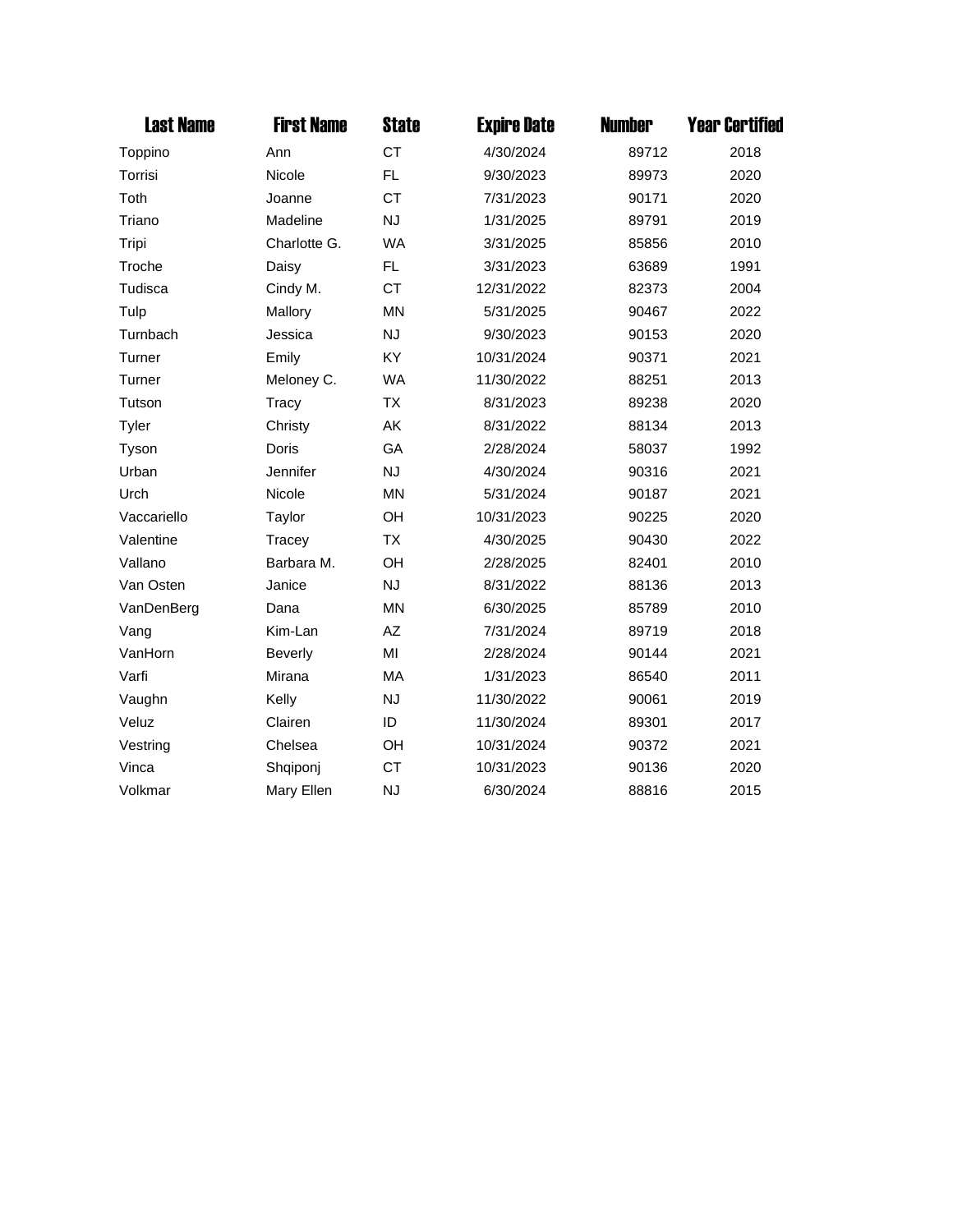| <b>Last Name</b>      | <b>First Name</b> | <b>State</b> | <b>Expire Date</b> | <b>Number</b> | <b>Year Certified</b> |
|-----------------------|-------------------|--------------|--------------------|---------------|-----------------------|
| Wagoner               | Shelby            | OK           | 5/31/2024          | 90331         | 2021                  |
| Wallace-Lonon         | Vanessa           | GA           | 10/31/2022         | 86375         | 2010                  |
| Walpole               | Rachel            | <b>MD</b>    | 8/31/2024          | 90341         | 2021                  |
| Walsh                 | Ailbhe            | MA           | 11/30/2022         | 90054         | 2019                  |
| Wang                  | Jennifer C.       | MA           | 3/31/2024          | 89687         | 2018                  |
| Ward                  | Melinda D.        | <b>NC</b>    | 5/31/2024          | 80409         | 2000                  |
| Ward-Jackson          | Thailand          | OH           | 12/31/2022         | 62010         | 1988                  |
| Warrington            | Merriam L.        | AK           | 12/31/2022         | 88266         | 2013                  |
| Watson                | <b>Beverly</b>    | FL.          | 3/31/2024          | 80127         | 2000                  |
| Watson                | Chyleah           | FL.          | 7/31/2022          | 86105         | 2010                  |
| Watson                | Felicia P.        | MI           | 1/31/2023          | 87306         | 2012                  |
| Weaver                | Antoinette M.     | <b>NJ</b>    | 8/31/2022          | 88137         | 2013                  |
| Webb                  | Anissa            | <b>AL</b>    | 12/31/2023         | 87223         | 2011                  |
| Webb                  | Erica             | OH           | 10/31/2022         | 89902         | 2019                  |
| Weber                 | Stacey L.         | <b>NJ</b>    | 12/31/2023         | 89461         | 2017                  |
| Weems                 | Jacqueline        | OH           | 4/30/2025          | 89087         | 2016                  |
| Welch                 | Chantal           | <b>MN</b>    | 8/31/2024          | 90558         | 2021                  |
| Welch                 | Sarah M.          | KY           | 10/31/2022         | 88220         | 2013                  |
| Wells                 | Jessica L.        | <b>SC</b>    | 3/31/2024          | 88589         | 2015                  |
| West                  | Reilly            | <b>NY</b>    | 1/31/2025          | 90419         | 2022                  |
| Westrick              | <b>Barb</b>       | MI           | 5/31/2023          | 90151         | 2020                  |
| Whitaker              | Alicia M.         | OH           | 6/30/2022          | 89702         | 2019                  |
| White                 | Kelsey            | OH           | 6/30/2023          | 90164         | 2020                  |
| <b>Whittet-Foster</b> | Ryan              | <b>WA</b>    | 10/31/2023         | 90184         | 2020                  |
| Widen-Fuller          | Taytum            | <b>MN</b>    | 5/31/2024          | 90266         | 2021                  |
| Williams              | Karen             | OH           | 6/30/2025          | 88068         | 2013                  |
| Williams              | Margaret          | <b>NC</b>    | 7/31/2022          | 89170         | 2016                  |
| Williams              | Teresa E.         | <b>NJ</b>    | 8/31/2022          | 89191         | 2016                  |
| Williamson            | Alex Edward       | OH           | 6/30/2022          | 89955         | 2019                  |